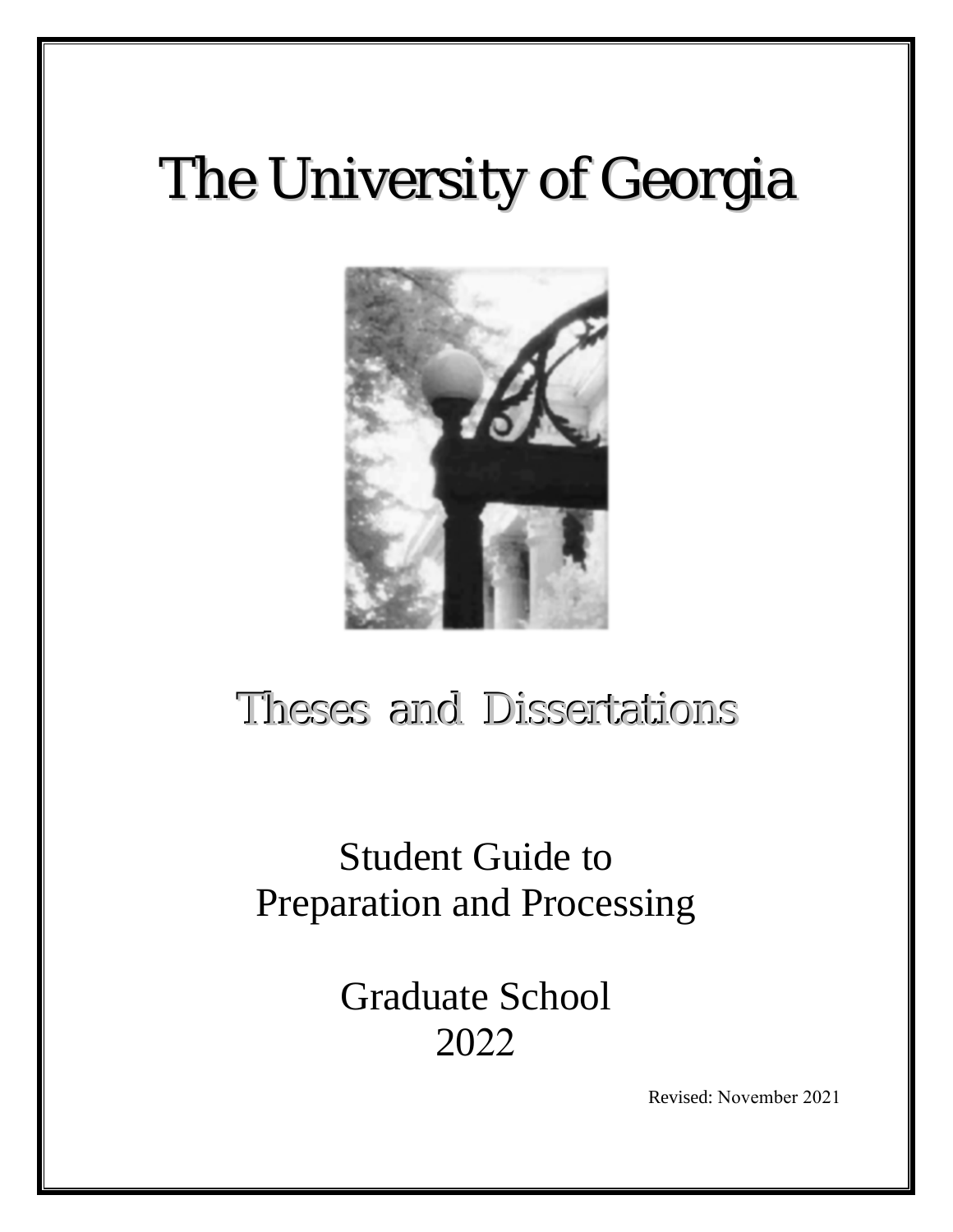## **TABLE OF CONTENTS**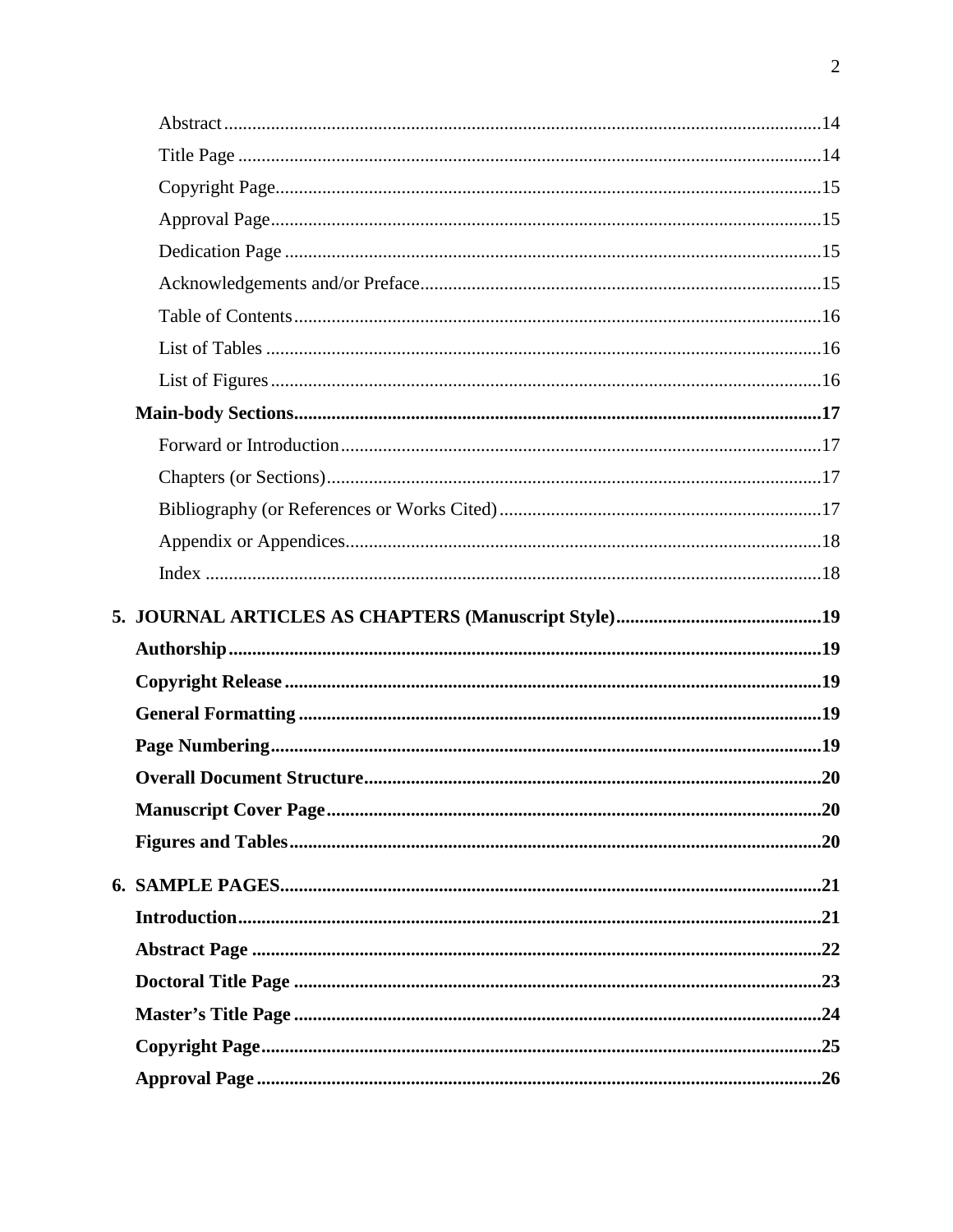For help with questions regarding these guidelines, please contact:

**Graduate Enrolled Student Services** e-mail: etdhelp@uga.edu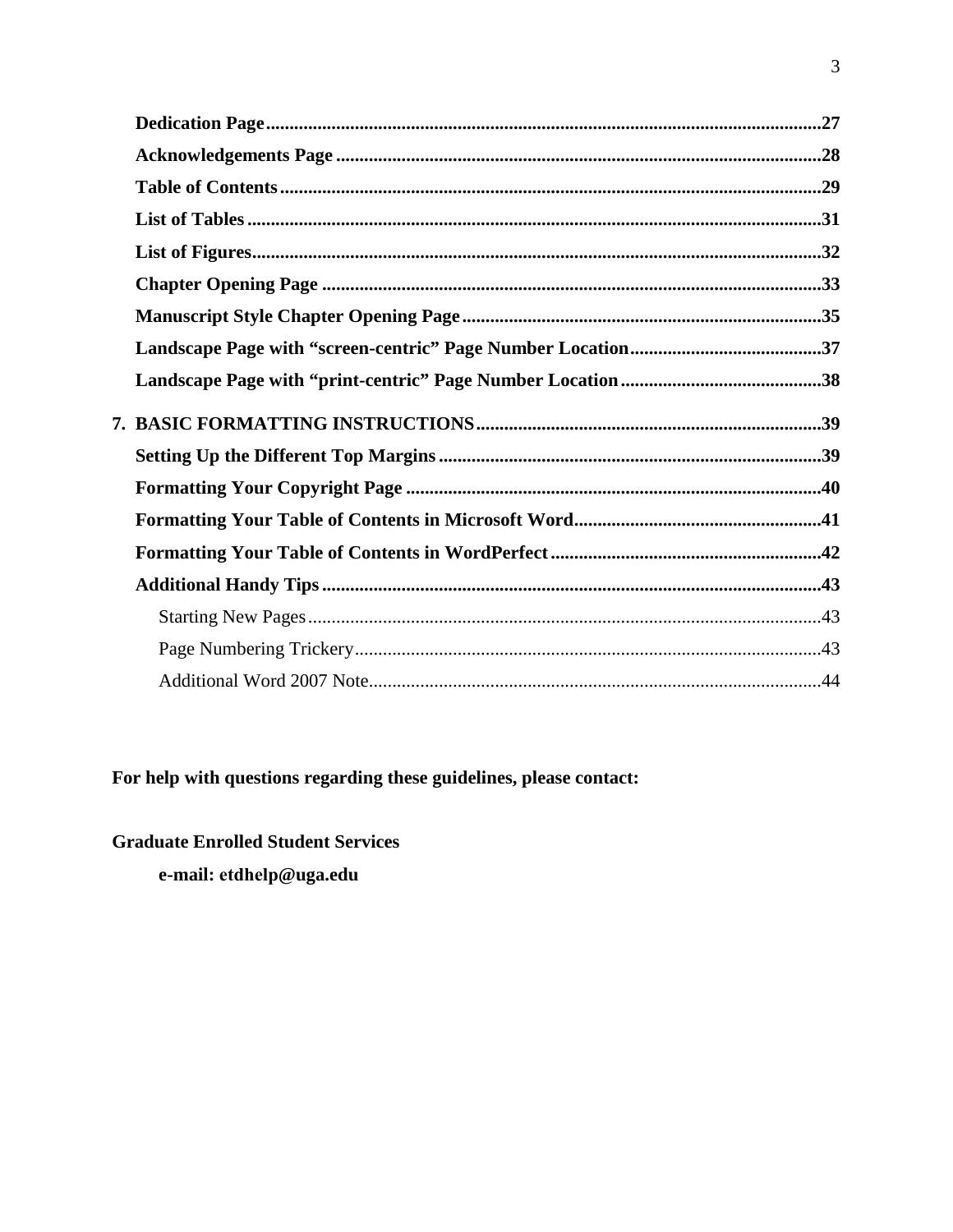#### **1. GUIDING PRINCIPLES**

This manual establishes a set of standards designed to ensure consistency, legibility, and professional appearance of theses and dissertations. These standards are not intended to comprehensively address all the minutia of style and formatting. Students should refer to their academic department's choice of style manuals for such specifics.

- T**he name used on the thesis or dissertation must exactly match that which is listed with the University of Georgia Registrar. No exceptions.**
- **The thesis or dissertation must be the original work of the student. The student must also be the first author of any journal articles included as chapters.**
- **The major professor is responsible for ensuring that the student adheres to the requirements stated in this guide.**
- **It is not sufficient simply to imitate the format of another thesis or dissertation. Theses and dissertations accepted in the past do not set precedent for exceptions to the rules given here.**
- **Ultimate responsibility for adhering to the correct format rests with the student, not the print, computer, or software being used. It is the responsibility of the student to select appropriate equipment or services, to proofread the result, and to make alterations.**
- **It is the student's responsibility to ensure that both departmental and Graduate School deadlines are met and proper procedures are followed for the defense and submission of the thesis or dissertation.**
- **It is the student's and major professor's responsibility to ensure that the copyrights of documents used in the preparation of the thesis or dissertation are protected by correct citations and by acquiring copyright releases from the copyright holders.**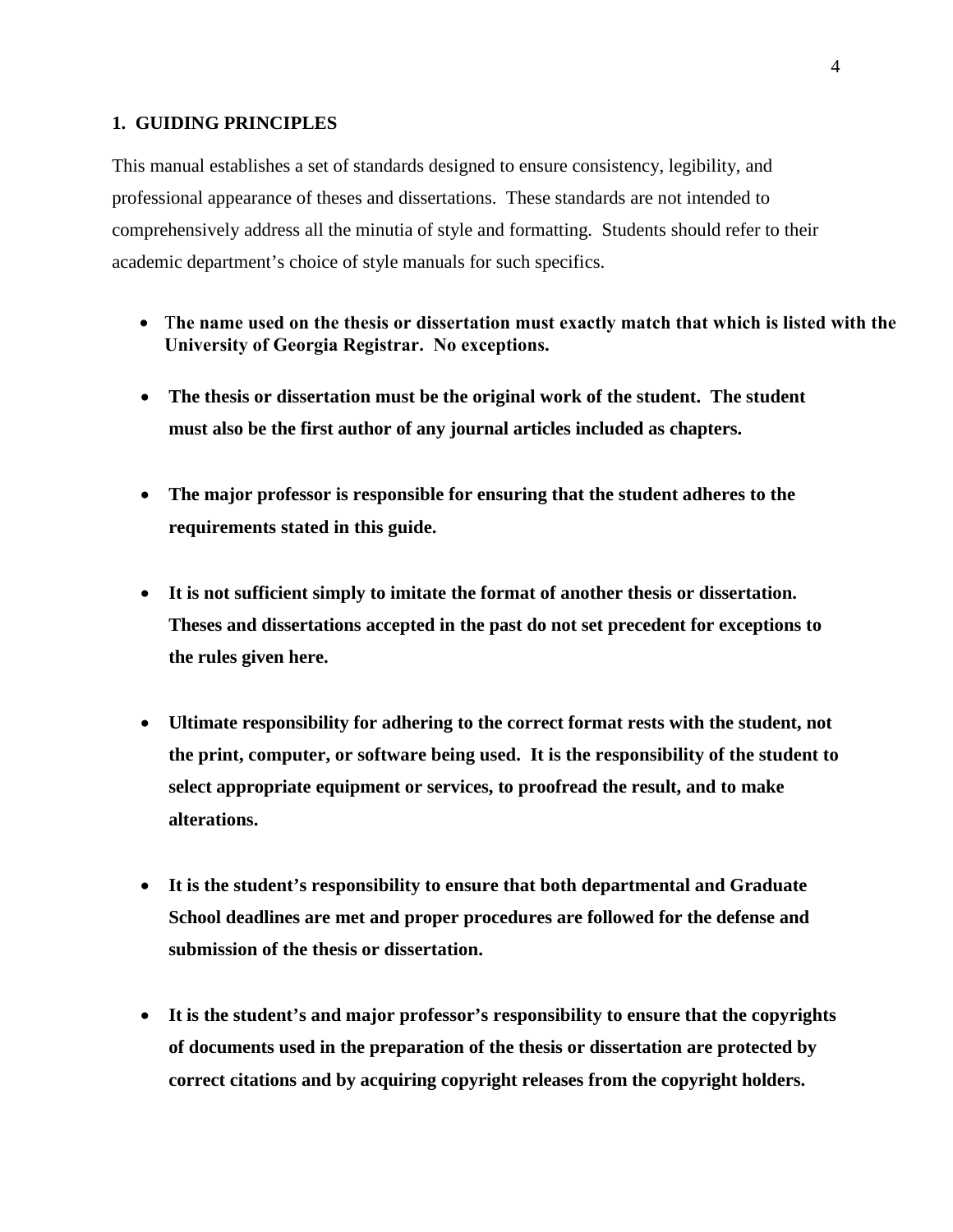#### **2. ELECTRONIC SUBMISSION**

**Format Check** The student must submit one complete, formatted copy of the thesis or dissertation in the Portable Document Format (PDF) to the Graduation Office by the appropriate deadline date (see below).

> **If it is apparent that the student has not made a serious effort to follow this manual's formatting guidelines, the thesis or dissertation will not be accepted for the format check and the student's graduation date may be moved to the next semester.**

> If the staff in the Graduation Office determine that the document requires formatting corrections, these corrections, along with any required by the student's committee, must be complete in time for the final submission.

> Remember, the document you submit does **not** have to be your final version. The Graduate School understands that changes to the content of your thesis or dissertation will be made between the format check and final submission, especially if you are defending between the two submission deadlines.

**See the Graduate School [web page for actual deadline dates:](http://grad.uga.edu/index.php/current-students/policies-procedures/theses-dissertations-guidelines/theses-and-dissertations-overview/)**

[https://grad.uga.edu/index.php/current-students/important-dates-deadlines/](http://grad.uga.edu/index.php/current-students/policies-procedures/theses-dissertations-guidelines/theses-and-dissertations-overview/)

**Submit your document for format checking at the following website:** https://www.etdadmin.com/main/home?siteId=1003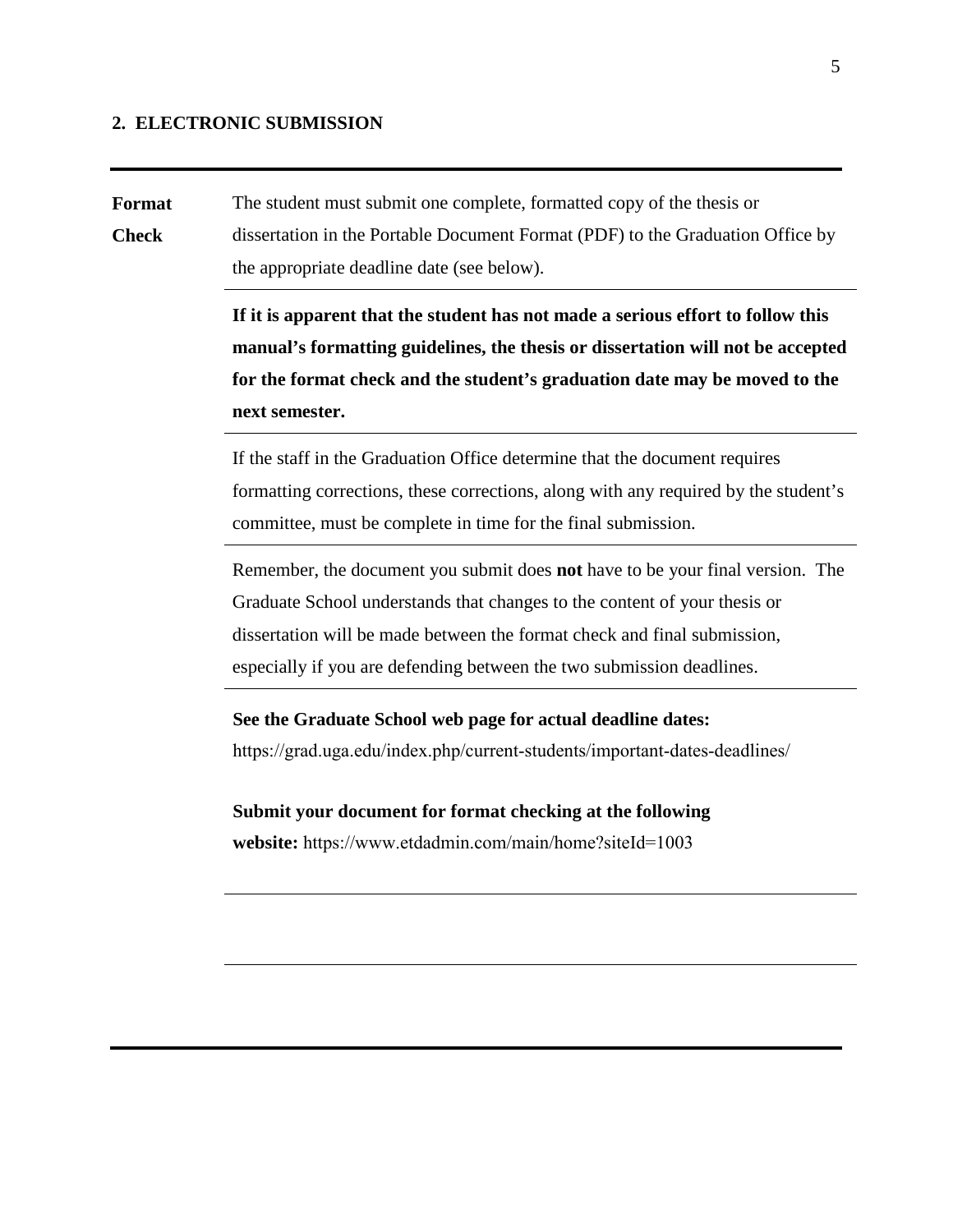**Submission**

- 1) all revisions have been completed
	- 2) all formatting problems identified during the format check have been corrected, and
	- 3) the student has defended and the student's committee has approved the document.

The final copy, along with:

- 1) the **Defense Approval Form** (paper submission) [https://grad.uga.edu/wp-content/uploads/2019/08/](http://grad.uga.edu/index.php/current-students/forms/) body appphddis  $v2$ -1.pdf
- 2) the **Electronic Thesis and Dissertation (ETD) Submission Approval Form** [\(online\)](http://grad.uga.edu/index.php/current-students/forms/) https://gradstatus.uga.edu/Forms/G129

**must** be submitted no later than the appropriate deadline date (see below). The PDF document and the forms may be submitted in any order and at any time prior to the deadline. However, the Graduation Office will not process the final version of the document until the two forms noted above have been received.

The student will receive a congratulatory email when the final document is approved. This final approved copy is considered to be the official copy. After processing by the Graduate School, the file will be transferred to the University Library System and archived into ProQuest.

**No paper copies are accepted in lieu of electronic submission.**

**No changes can be made to the thesis or dissertation after it has been accepted as the final copy.**

**See the Graduate School web page for actual deadline dates:** [<http://grad.uga.edu/index.php/current-students/important-dates-deadlines/>]

#### **Submit your document for final approval via ProQuest:**

[https://www.etdadmin.com](https://getd.libs.uga.edu/)/main/home?siteId=1003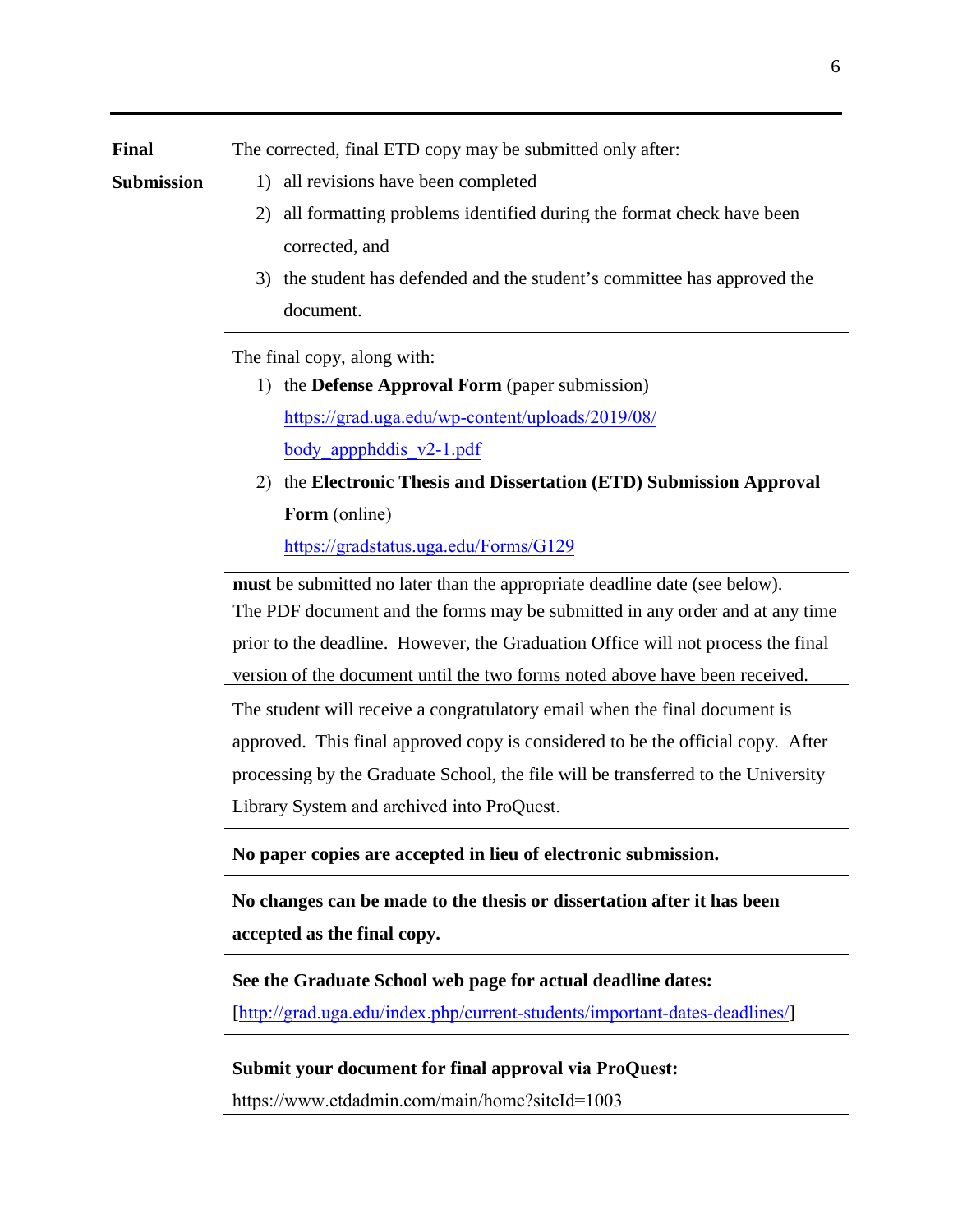**Printed** Bound paper copies may be required by the student's department and committee members. (Again, the Graduate School neither requires nor accepts paper copies). Print and Copy Services at the Tate Student Center will print and bind theses and dissertations in the traditional black hard cover with gold lettering. The only files that the Print and Copy Services Center will process are the final copies stored in the Graduate School's electronic archives. **Since these files cannot be changed after final approval, students must make sure that they are satisfied with the format and content of their documents at the time of submission. Copies** f**rom UGA Copy & Print**

> By default, the Print Center prints all files black and white on 8.5x11 inch paper. If you wish to print any pages in color or on larger sheets, please inform the Print Center at the time of placing your order.

> The Print and Copy Services Center only *prints* the files that they receive from the Graduate School. The Print Center cannot modify these files in any way. Any format errors found in the printed copies are errors that existed in the final document submitted by the student. The Graduate School and the Print Center are not responsible in any way for these errors. **It is entirely up to the student to ensure that the final PDF file will print correctly.** The student should arrange with the Print Center to view a proof of the printed copy prior to the generation of multiple copies for binding in order to check for missing pages, the correct printing of non-standard fonts, and the correct printing of images.

Please see the ETD website for details on how to ensure that your document will print correctly: [[http://grad.uga.edu/index.php/current-students/policies](http://grad.uga.edu/index.php/current-students/policies-procedures/theses-dissertations-guidelines/theses-and-dissertations-overview/)[procedures/theses-dissertations-guidelines/theses-and-dissertations-overview/](http://grad.uga.edu/index.php/current-students/policies-procedures/theses-dissertations-guidelines/theses-and-dissertations-overview/)].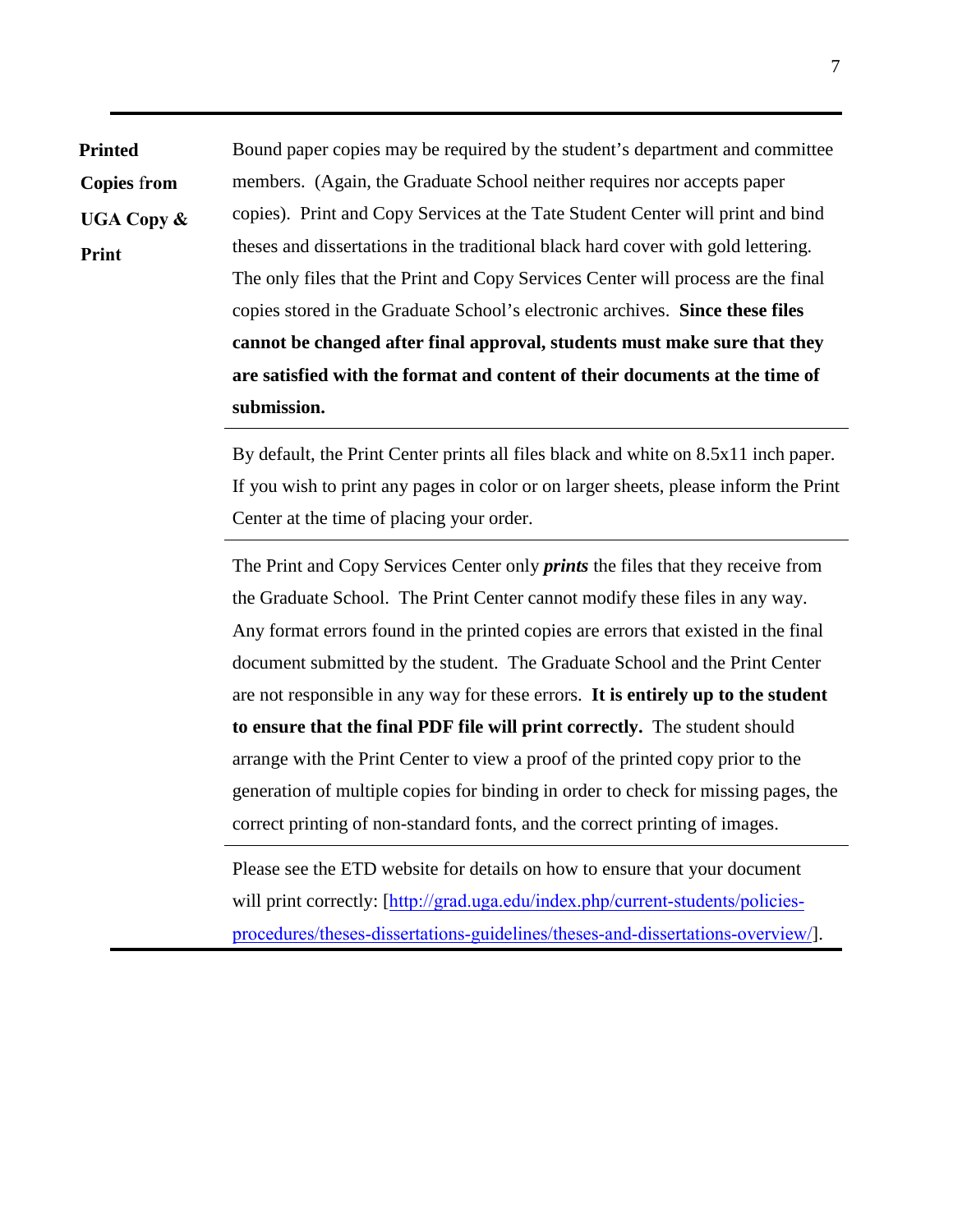**Printed Copies from ProQuest** Students also have the choice to order copies from ProQuest when they create their initial ProQuest account. ProQuest will wait to place the student's order into production until after final delivery of all complete theses and dissertations occurs. This happens three to four weeks after the term's graduation date. It then takes approximately six weeks from that point for the student to receive the bound copies via mail.

**Survey of Earned Doctorates** The Survey of Earned Doctorates gathers data from all doctorate graduates each year. The responses become part of the Doctorate Records File, a virtually complete data bank on doctorate recipients from 1920 to the present. These data serve policymakers at the federal, state, and local and university levels. Privacy: Information you provide is kept confidential and is safeguarded in accordance with the Privacy Act of 1974, as amended. The survey data are reported only in aggregate form or in a manner that does not identify information about any individual. Your information is vital to future program development and funding. Please register for the survey at: [https://sed-ncses.org/login.aspx](http://survey.norc.uchicago.edu/doctorate) . You will receive a pin and password to take the secure survey.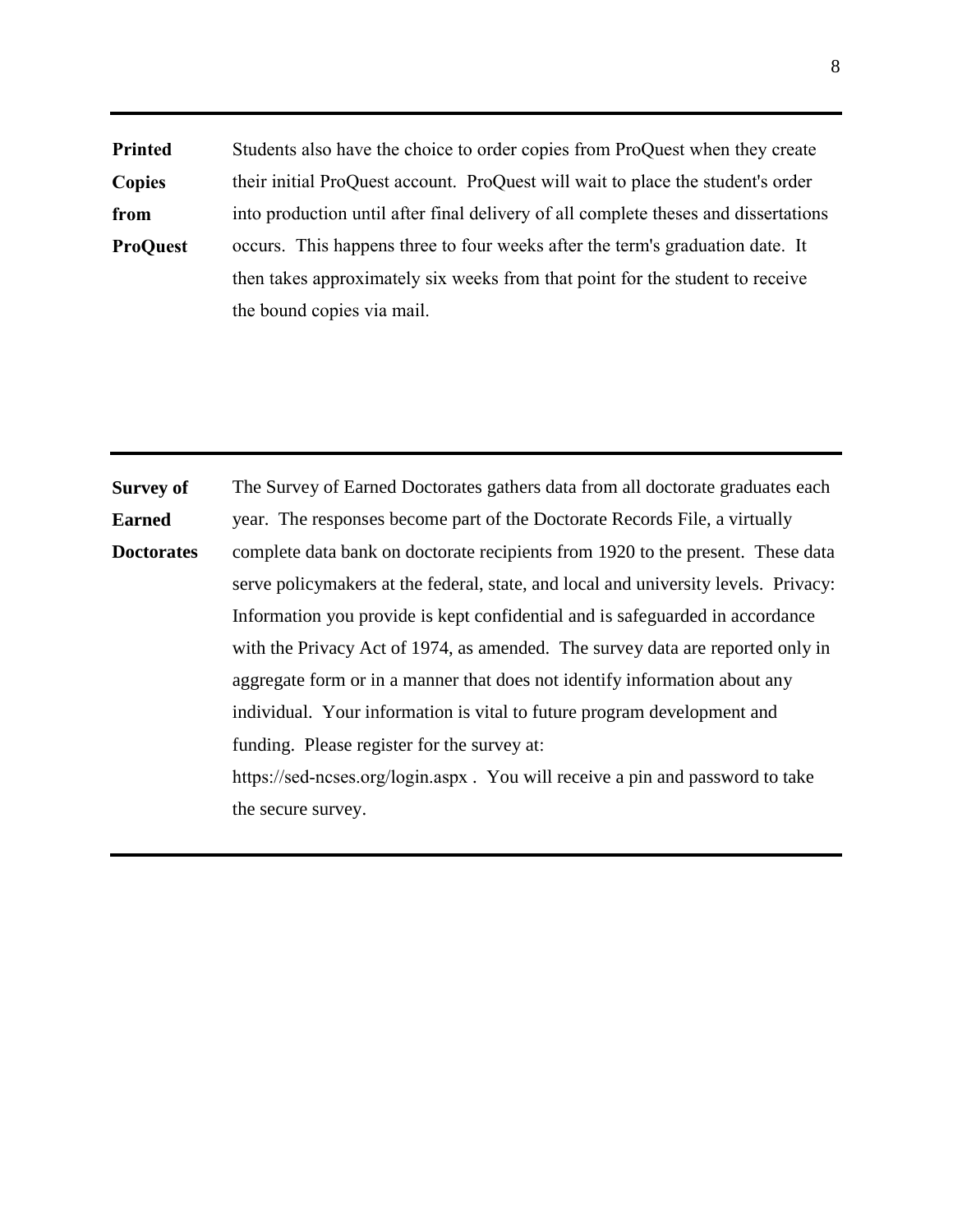#### **3. GENERAL FORMATTING**

**Paper Size** All pages of a thesis or dissertation must be printable on the following standard U.S. paper sizes: 8.5 x 11, 8.5 x 14, or 11 x 17 inch sheets.

**Margins** Margins must be **consistent** throughout the document (they should be exactly the same on each page of the same type). Centering is always done relative to the text area (i.e., within the margins), not the page edge.

#### **Side Margins:**

 The **left and right margins** must be **1 inch** for all pages. However, a **left margin** of **1.5 inches** may be used for binding purposes. The right margin may only be set to 1 inch.

#### **Top Margin:**

 The **first page** of each section in the front matter as well as main body sections (title pages for chapters, main references section, and appendices) must have a **top margin of 1.75 inches** (with the exception of the copyright page). The top margin of **all subsequent pages** must be set at **1 inch**. To accomplish the 1.75 inch top margin requirement, set the top margin to 1 inch as standard, and then hit the enter key twice to move the cursor down two **double spaced** lines. Your text will now appear at the 1.75 inch top margin.

#### **Bottom Margin:**

 Text **must not fall below the 1 inch** bottom margin, except for page numbers. This includes footnotes when they appear at the bottom of the page.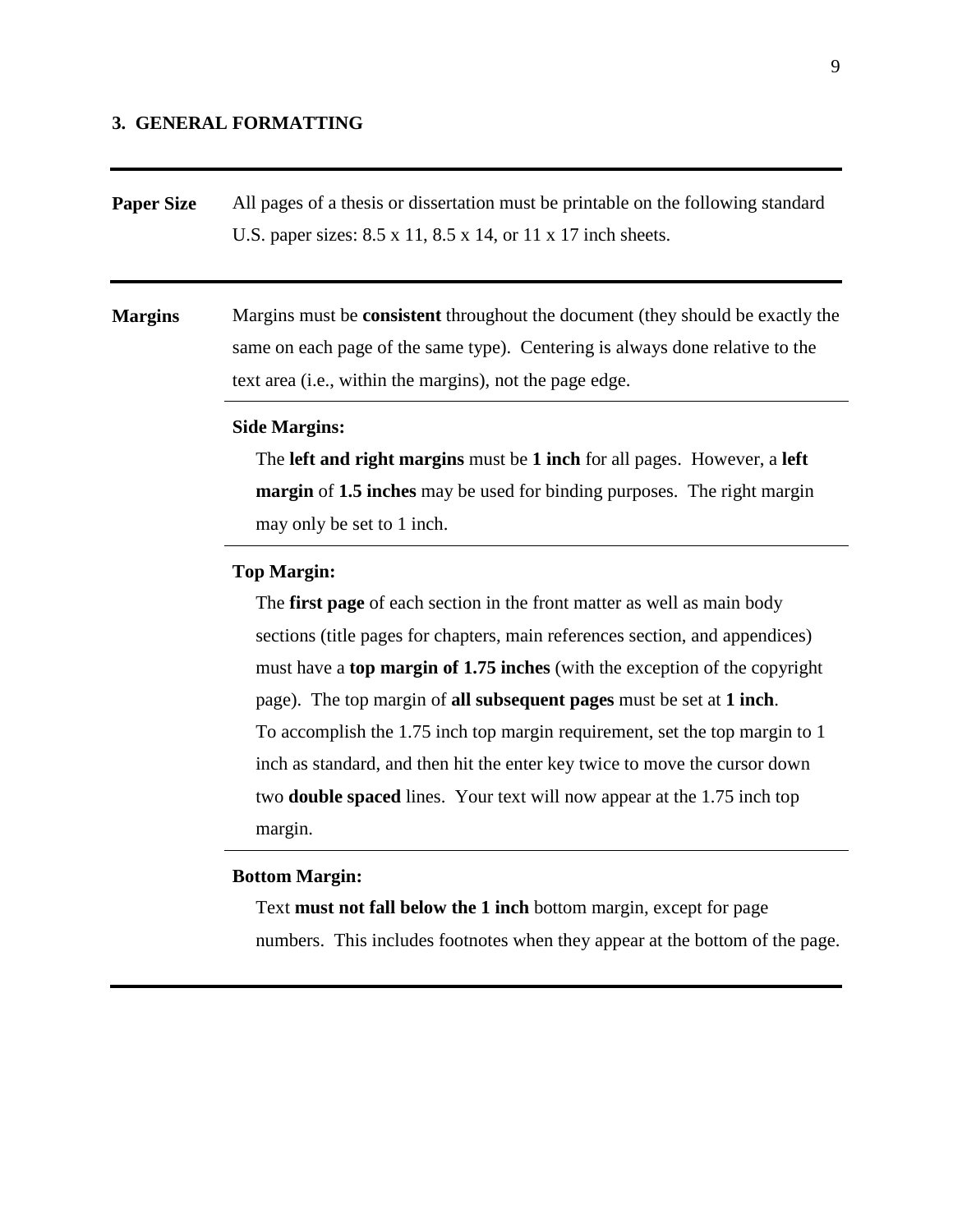| Page                   | Except for the abstract, every page of the thesis or dissertation must be assigned                                                                                                                                                                                                                                                                                                                                                                                                                                                                                                                                                           |
|------------------------|----------------------------------------------------------------------------------------------------------------------------------------------------------------------------------------------------------------------------------------------------------------------------------------------------------------------------------------------------------------------------------------------------------------------------------------------------------------------------------------------------------------------------------------------------------------------------------------------------------------------------------------------|
| <b>Numbering</b>       | a page number.                                                                                                                                                                                                                                                                                                                                                                                                                                                                                                                                                                                                                               |
|                        | The page numbers for the <b>title page, copyright page, and approval page</b> are<br>assigned but not typed on the page.                                                                                                                                                                                                                                                                                                                                                                                                                                                                                                                     |
|                        | Placement of page numbers must be consistent throughout the document,<br>whether they are roman numerals (iv, v, vi, vii) in the front matter or Arabic<br>numbers $(1, 2, 3, 4)$ in the text. The default setting of the word processing<br>program in use may be used to place the page numbers as stated below:<br>(1) All page numbers may be <b>centered at the bottom of the page</b> , or<br>(2) All page numbers may be placed at the <b>top right</b> corner<br>With either of the above styles, the page number on the first page of sections and<br>chapters may be suppressed (assigned but not typed) if the author so chooses. |
| <b>Justification</b>   | Full-justified typing (with extra space between words to create a smooth right<br>margin) is optional and is permitted only as long as the resulting spacing<br>between words is pleasing and not excessive.                                                                                                                                                                                                                                                                                                                                                                                                                                 |
| Line<br><b>Spacing</b> | The body of the entire thesis or dissertation and the abstract must be <b>double-</b><br>spaced. Single spacing is permitted but optional in the following text:<br>(a) footnotes,<br>(b) block quotations,<br>(c) tables and figures and their captions,<br>(d) bibliography entries (if single spaced, double-space between entries)                                                                                                                                                                                                                                                                                                       |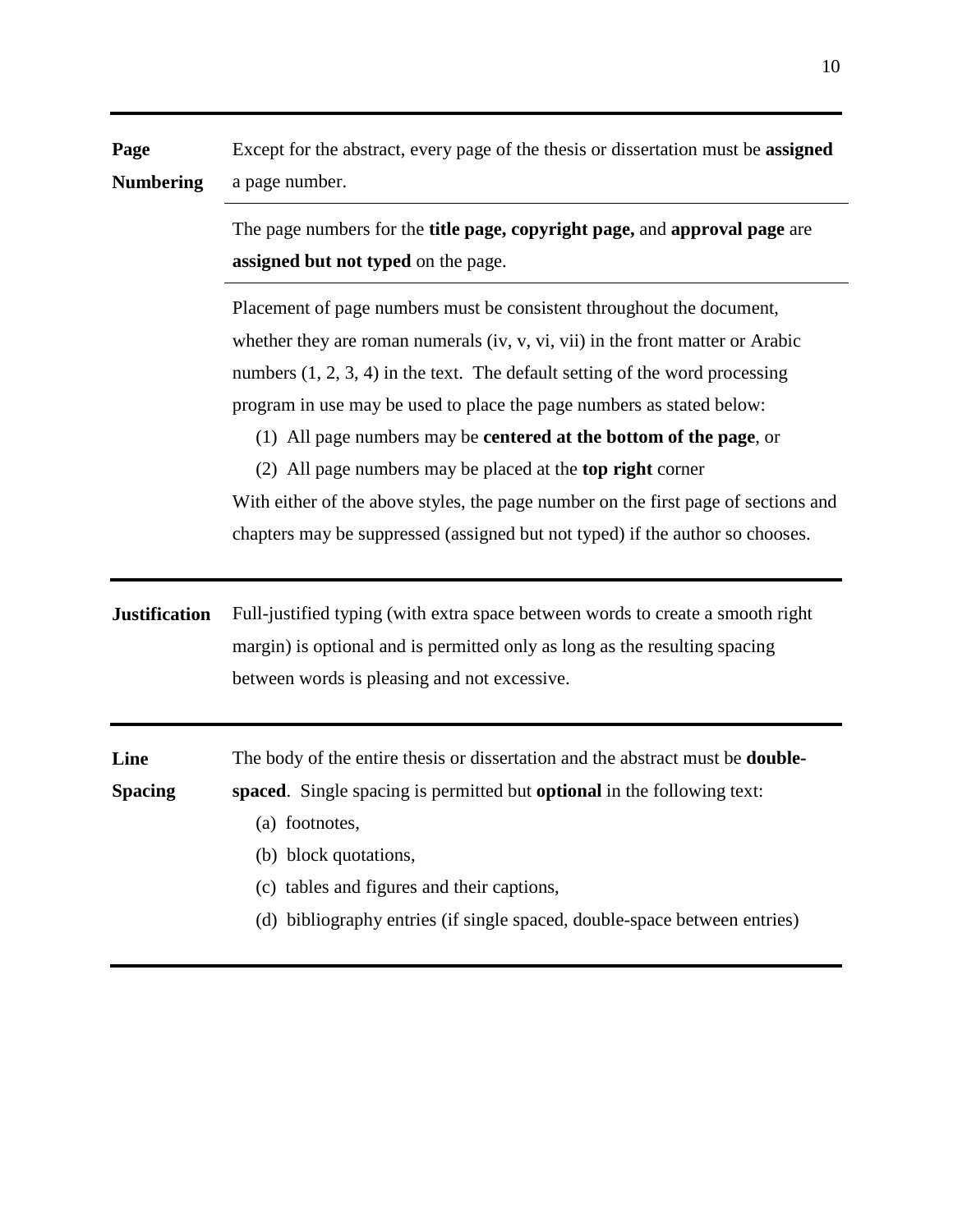**Typefaces (Fonts)** The entire thesis or dissertation, including figure and table captions, and all page numbers, must be typed in the **same typeface and size**. Exception are allowed in the following cases:

- (a) footnotes, (same typeface, smaller size permitted)
- (b) body of tables, (same typeface, smaller size permitted)
- (c) body of figures and other reproduced material,
- (d) documents reproduced illustratively in appendices (e.g., survey questionnaires), and
- (e) portions of the main text where the content absolutely requires a different
- font (e.g., computer code, difference voices in a dialogue, etc.).

The body of the thesis or dissertation must be set in either **11 or 12 point type**. No typeface larger than 12 point is acceptable throughout the thesis or dissertation.

The selection of the typeface is very important. The typeface should be one normally associate with a standard word processing program. Non-typical or non-standard fonts may not survive the conversion into the PDF format or may cause the document to be excessively large.

**All fonts used in a thesis or dissertation must be embedded in the PDF files** submitted to the Graduate School. This ensures that the document will be readable on all computers, regardless of their configuration.

**Media Files All media files used in a thesis or dissertation must be in a non-proprietary format.** Media files included in a thesis or dissertation must be viewable/playable with software that is free and easily available. Examples of acceptable file types are: QuickTime, Windows Media (.wmv), Real Player (.rm), and MP3.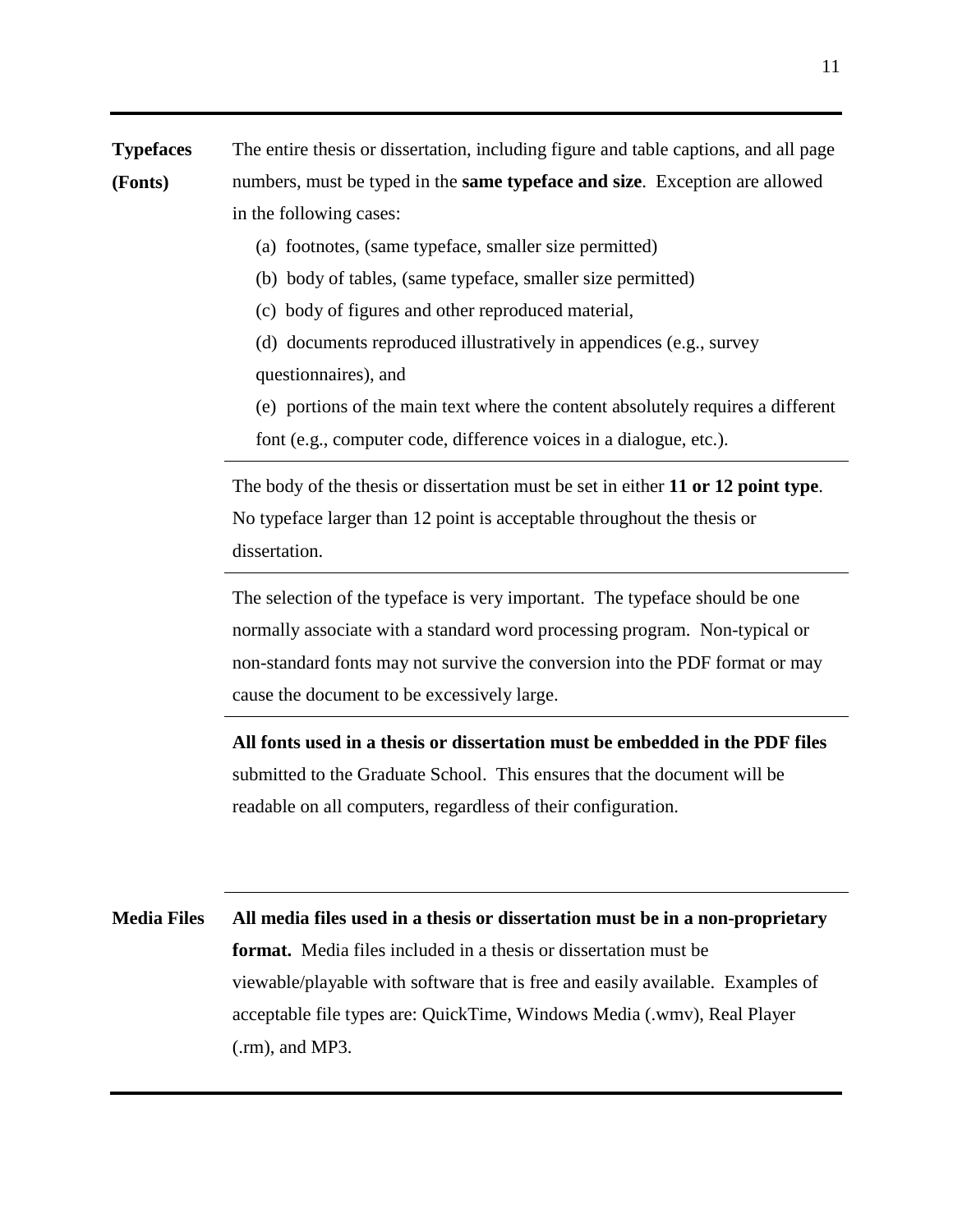| Landscape-<br>oriented<br>Page               | Page numbering for landscape-oriented pages can be set in one of the two<br>following manners:<br>(1) For best on-screen readability: page numbers appear in the correct<br>position when the page is viewed on a screen. This is usually what word<br>processing software does by default when pages are changed to landscape<br>layout within a document. Note that "screen-centric" page numbers may end<br>up being obscured in bound copies of the document. [Sample Page]<br>(2) For best on-paper readability: page numbers appear in the correct position<br>when the page is printed and bound, i.e., as if the page were actually portrait-<br>oriented. [Sample Page] |
|----------------------------------------------|----------------------------------------------------------------------------------------------------------------------------------------------------------------------------------------------------------------------------------------------------------------------------------------------------------------------------------------------------------------------------------------------------------------------------------------------------------------------------------------------------------------------------------------------------------------------------------------------------------------------------------------------------------------------------------|
| <b>Headings</b><br>and<br><b>Subheadings</b> | The Graduate School does not set any specific standards for the format of<br>chapter headings and subheadings except for font size (11 or 12 point required).<br>Students should refer to the standards set by their department's choice of style<br>manual.<br>Regardless of formatting style, all heading and subheading formatting must be<br>consistent throughout the document.                                                                                                                                                                                                                                                                                             |
| <b>Paragraphs</b>                            | Paragraphs are distinguished by indentation (optional in the first paragraph of a<br>chapter or section).<br>There are no skipped lines or extra spaces between paragraphs.                                                                                                                                                                                                                                                                                                                                                                                                                                                                                                      |
| <b>Widows and</b><br><b>Orphans</b>          | The first or last line of a paragraph, a heading, or a subheading must not be<br>isolated by a page break. Such isolated lines are called "widows" and "orphans"<br>and most word processors can be set to prevent them. For more details, see the<br>ETD help website [http://grad.uga.edu/index.php/current-students/policies-<br>procedures/theses-dissertations-guidelines/theses-and-dissertations-overview/].                                                                                                                                                                                                                                                              |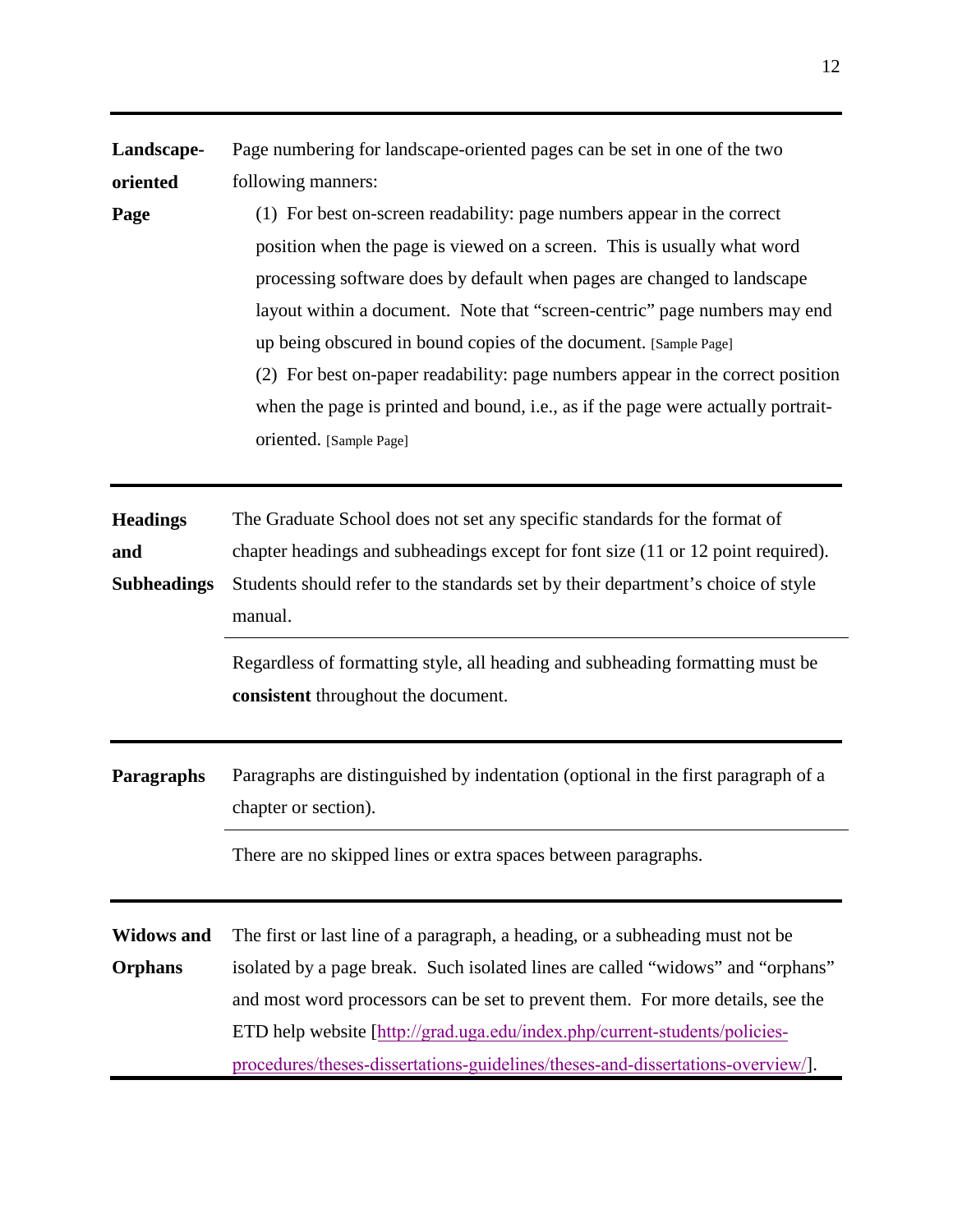**Tables and Figures** All figures and tables must fit within the margins described earlier in this manual.

> Figures and tables must be **uniquely numbered** in either of the following manners:

(1) **consecutive numbering** throughout the thesis/dissertation (e.g. Table 1, 2, 3, 4, etc.),

(2) combination chapter and figure/table number designation, e.g., Figure

 1.1, 1.2, 1.3, 2.1, 2.2, etc.. (This numbering method is required for documents with manuscript-style chapters).

A table or figure may be **(a) embedded in the text, (b) placed on a separate page following the text where it is first cited,** or **(c) at the end of its respective chapter**. If the table or figure is embedded in the text, reasonable but not excessive blank space (typically two double-spaced lines) should be left above and below it, and then the text should resume. If the table or figure is on a separate page, no extra space should be left at the bottom of the previous page; the text should run continuously. The text cannot contain editorial instructions about placement of tables or figures.

#### **Table captions:**

 The number and caption of a table must be placed **above the table**. The table and the table caption must appear in the same typeface and size as the text of the thesis or dissertation. If the caption consists of more than one sentence, the first sentence constitutes the title of the table and is the only part of the caption listed in a List of Tables.

#### **Figure captions:**

 The number and caption of a figure must be placed **below the figure** or on a separate page preceding the figure. The figure caption must also appear in the same typeface and size as the text of the thesis or dissertation.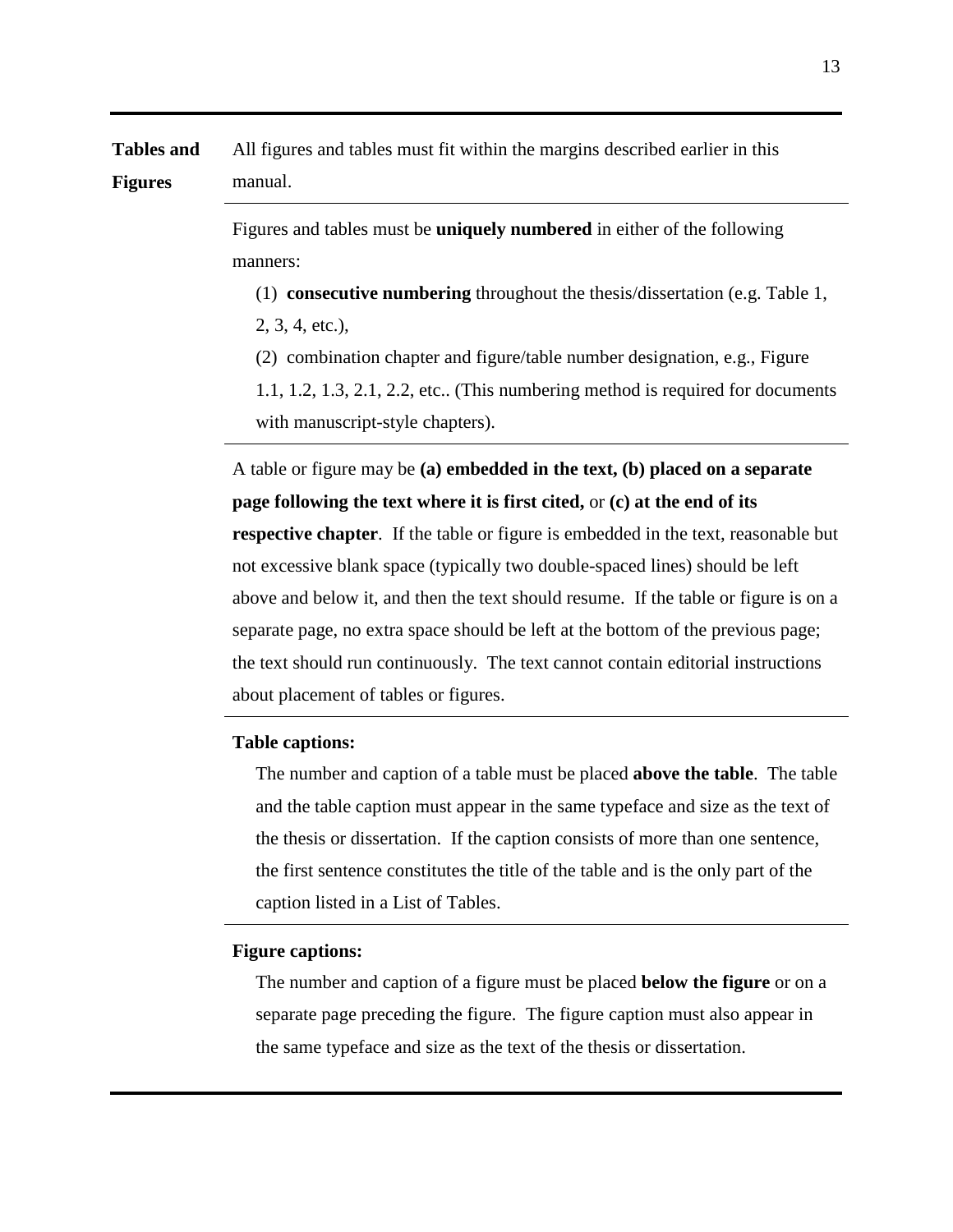## **4. ORGANIZATION**

The thesis or dissertation must be assembled in the **following order** and **conform to the sample pages** in this guidebook:

- Please note that all front matter (except for the copyright page) and main-body sections should follow the top margin format described previously in this manual:
	- o **Top margin, first page = 1.75 inches**
	- o **Top margin, all subsequent pages in the same section = 1 inch**

## **Front-Matter Sections:**

| <b>Abstract</b>                                      | No page number assigned or typed.                                                                                                                                                                            |  |
|------------------------------------------------------|--------------------------------------------------------------------------------------------------------------------------------------------------------------------------------------------------------------|--|
| (Required)<br>[Sample Page]                          | A statement of the problem, the procedure or methods, and the results<br>and conclusions.                                                                                                                    |  |
|                                                      | 350-word maximum for dissertations.<br>150-word maximum for theses.                                                                                                                                          |  |
|                                                      | Must include <b>index words</b> which are related to the topic and which can<br>be used to find the document when searching the library's databases.<br>The maximum word count does not include index words. |  |
| <b>Title Page</b>                                    | Page number "i" assigned but not typed.                                                                                                                                                                      |  |
| (Required)<br>[Master's Sample]<br>[Doctoral Sample] | Must include ALL of the information indicated by the appropriate sample<br>title page in this manual.                                                                                                        |  |
|                                                      | The year at the bottom is your graduation year.                                                                                                                                                              |  |
|                                                      | Do not include major information in degree listings.                                                                                                                                                         |  |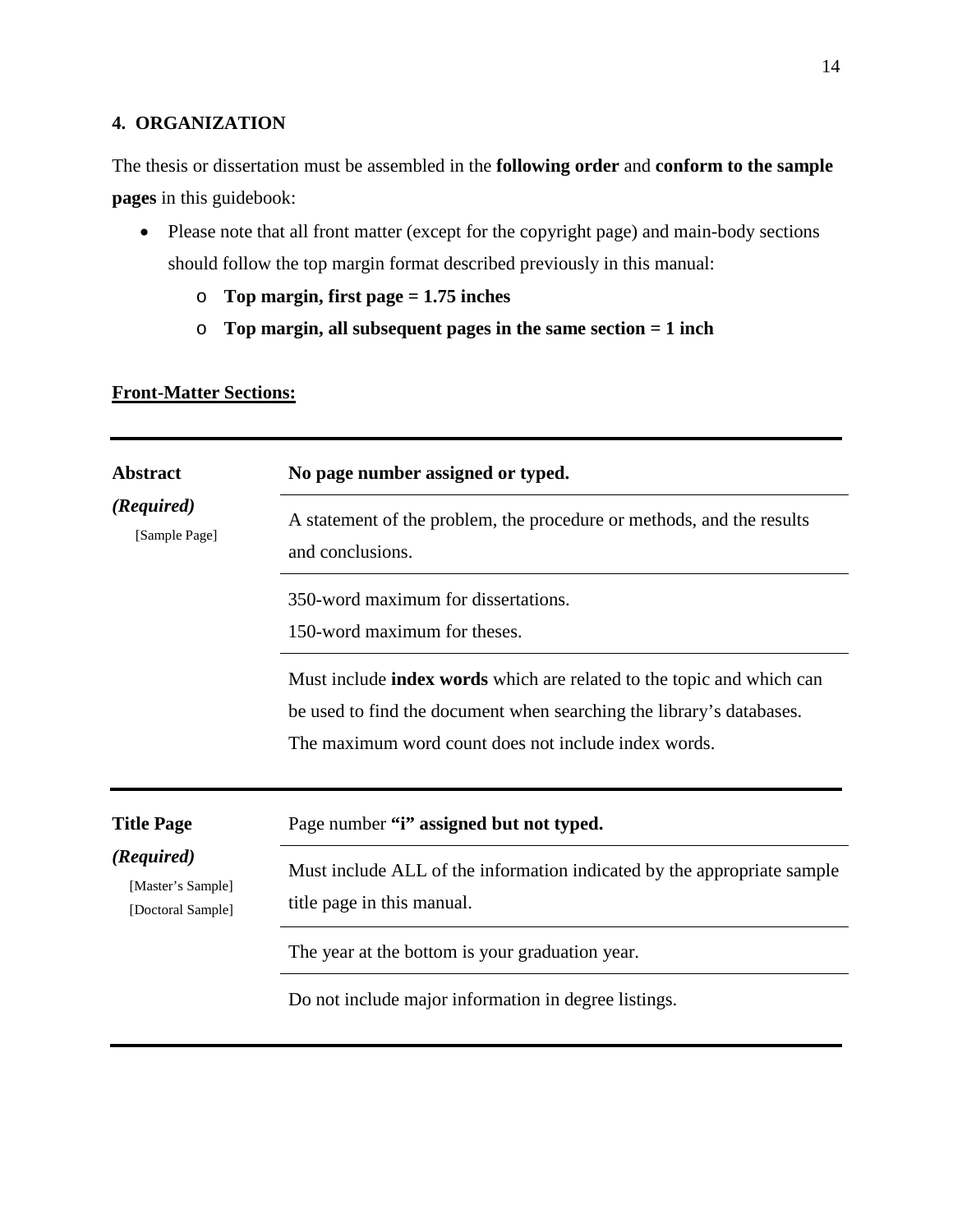| <b>Copyright Page</b>                                   | Page number "ii" assigned but not typed.                                                                                                      |  |
|---------------------------------------------------------|-----------------------------------------------------------------------------------------------------------------------------------------------|--|
| (Required)<br>[Sample Page]                             | You automatically own the copyright on your thesis or dissertation by                                                                         |  |
|                                                         | virtue of the fact that you wrote it. A copyright page is placed in your                                                                      |  |
|                                                         | document to call this to the reader's attention. It is not necessary to                                                                       |  |
|                                                         | have ProQuest register the copyright for you to protect your                                                                                  |  |
|                                                         | exclusive rights to the material in the document. For more                                                                                    |  |
|                                                         | information about copyright laws, visit the U.S. government's web site                                                                        |  |
|                                                         | [http://www.loc.gov/copyright/].                                                                                                              |  |
| <b>Approval Page</b>                                    | Page number "iii" assigned but not typed.                                                                                                     |  |
| (Required)<br>[Sample Page]                             | Includes the names of all the committee members on the latest<br>approved advisory committee form. Format it exactly like the sample<br>page. |  |
|                                                         | The date at the bottom is the graduation month and year (not the month in<br>which you submit the document).                                  |  |
| <b>Dedication Page</b>                                  | Not listed in Table of Contents.                                                                                                              |  |
| (Optional)<br>[Sample Page]                             | Page "iv", this page and front-matter pages hereafter carry typed<br>lowercase Roman numerals.                                                |  |
| <b>Acknowledgements</b><br>and/or Preface<br>(Optional) | If present, must be listed in Table of Contents                                                                                               |  |
| [Sample Page]                                           |                                                                                                                                               |  |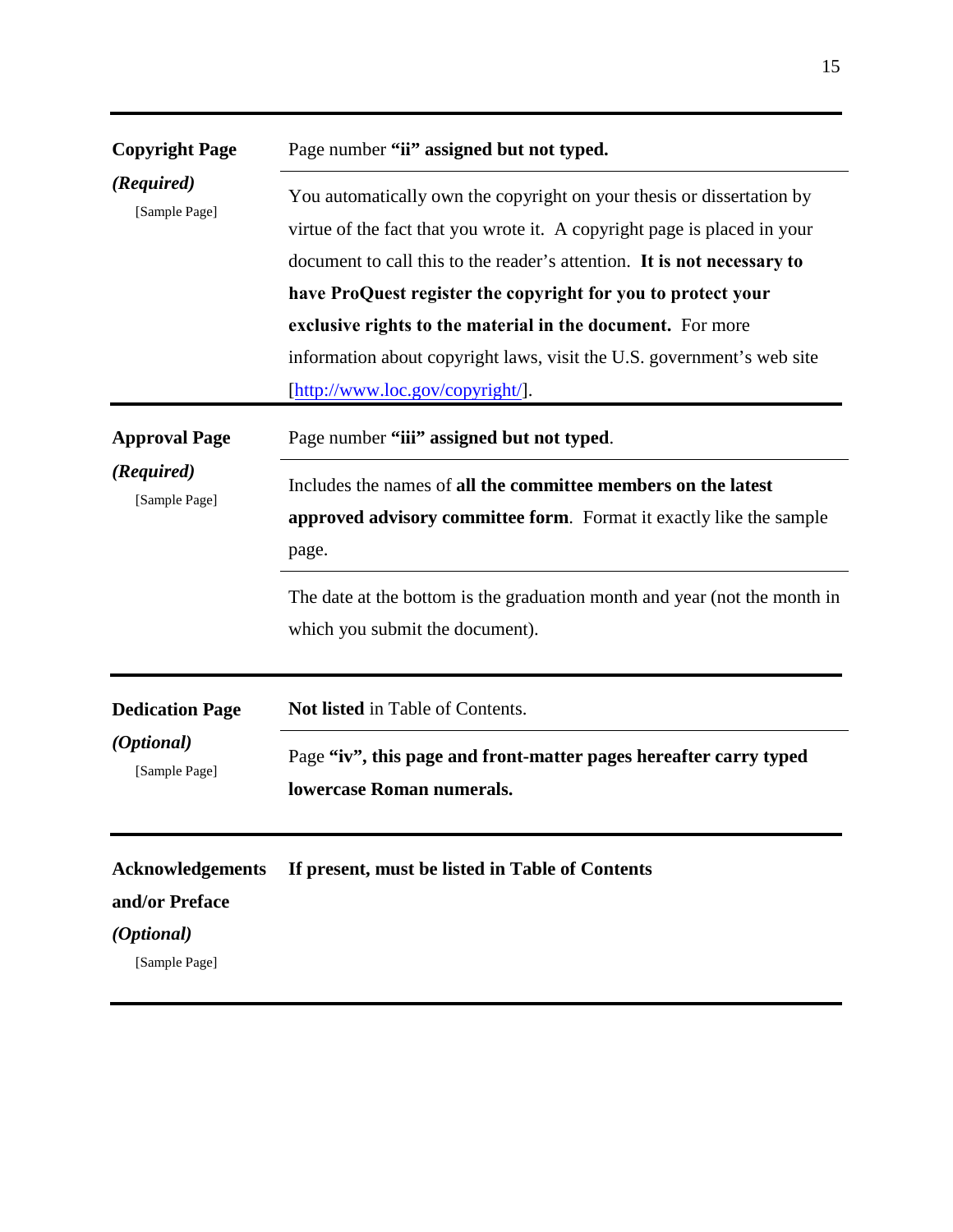| <b>Table of Contents</b> | This is the map to your document. Each entry in the Table of Contents                                                                                                                                                  |
|--------------------------|------------------------------------------------------------------------------------------------------------------------------------------------------------------------------------------------------------------------|
| (Required)               | must match the corresponding entry in the text exactly in terms of                                                                                                                                                     |
| [Sample Page]            | wording, capitalization, punctuations, page number, etc.                                                                                                                                                               |
|                          | Do not show more than one level of subdivision within a chapter (you<br>may list chapter titles only [level 1 headings], or chapter titles and the<br>next level of headings [level 2 headings], but none below that). |
|                          | A complete Table of Contents, including correct page numbers of<br>entries, is required for the First Format Check.                                                                                                    |
| <b>List of Tables</b>    | If present, must be listed in Table of Contents.                                                                                                                                                                       |
| (Optional)               | Entries must match the caption in the text word-for-word, and include                                                                                                                                                  |
| [Sample Page]            | page numbers.                                                                                                                                                                                                          |
| <b>List of Figures</b>   | If present, must be listed in Table of Contents.                                                                                                                                                                       |
| (Optional)               | Entries must match the caption in the text word-for-word, and include                                                                                                                                                  |
| [Sample Page]            | page numbers.                                                                                                                                                                                                          |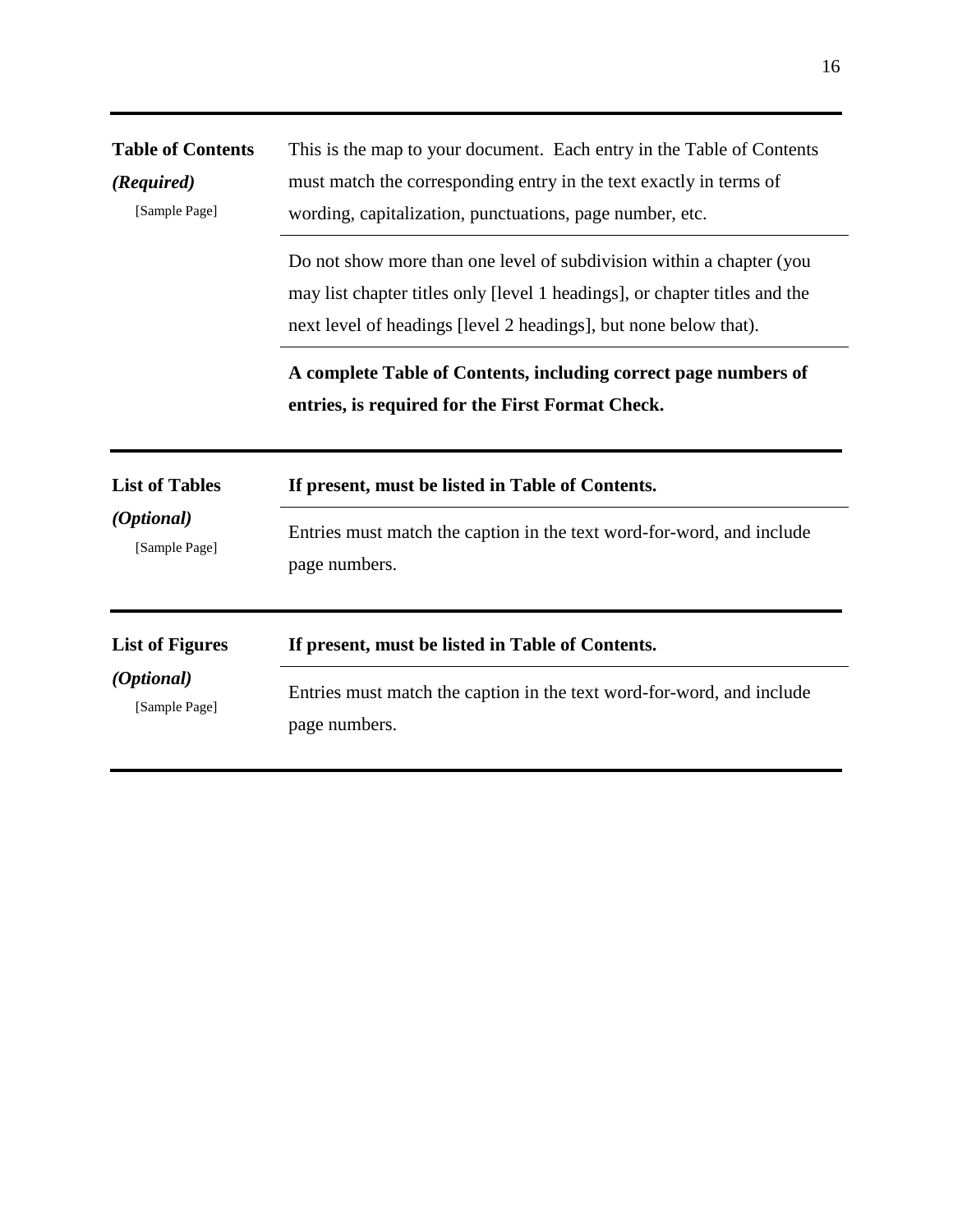## **Main-Body Sections:**

- All pages of the main body of the document are numbered with Arabic numerals, starting with "1".
- The first page of all sections in the main body are listed in the Table of Contents.
- Please note again that all main-body sections should follow the top margin format described previously in this manual:
	- o **Top margin, first page = 1.75 inches**
	- o **Top margin, all subsequent pages in the same section = 1 inch**

| <b>Forward or</b><br><b>Introduction</b><br>(Optional)    | If present, list in Table of Contents and use Arabic page numbers.                                                                                                                                                                                   |
|-----------------------------------------------------------|------------------------------------------------------------------------------------------------------------------------------------------------------------------------------------------------------------------------------------------------------|
| <b>Chapters (or</b>                                       | Each chapter should begin on a new page. A section within a chapter                                                                                                                                                                                  |
| Sections)                                                 | does not begin on a new page unless the previous page is filled. Any                                                                                                                                                                                 |
| [Regular Chapter First<br>Page Sample]                    | section that begins at the bottom of a page must include at least two lines<br>of text before the page break and two lines at the top of the following<br>page.                                                                                      |
| [Manuscript-Style<br><b>Chapter First Page</b><br>Sample] | <b>Journal Articles used as Chapters</b> (manuscript-style) differ from<br>regular chapters in that they use a cover page at the beginning of each<br>manuscript chapter. For more details, please refer to the following<br>section in this manual. |
| <b>Bibliography (or</b>                                   | Treat the title of this section as you do those of all other chapters/sections                                                                                                                                                                       |
| <b>References or</b>                                      | in regards to typeface style and margins.                                                                                                                                                                                                            |
| <b>Works Cited)</b>                                       | Format the entries according to your department's choice of style                                                                                                                                                                                    |
| (Required)                                                | manual.                                                                                                                                                                                                                                              |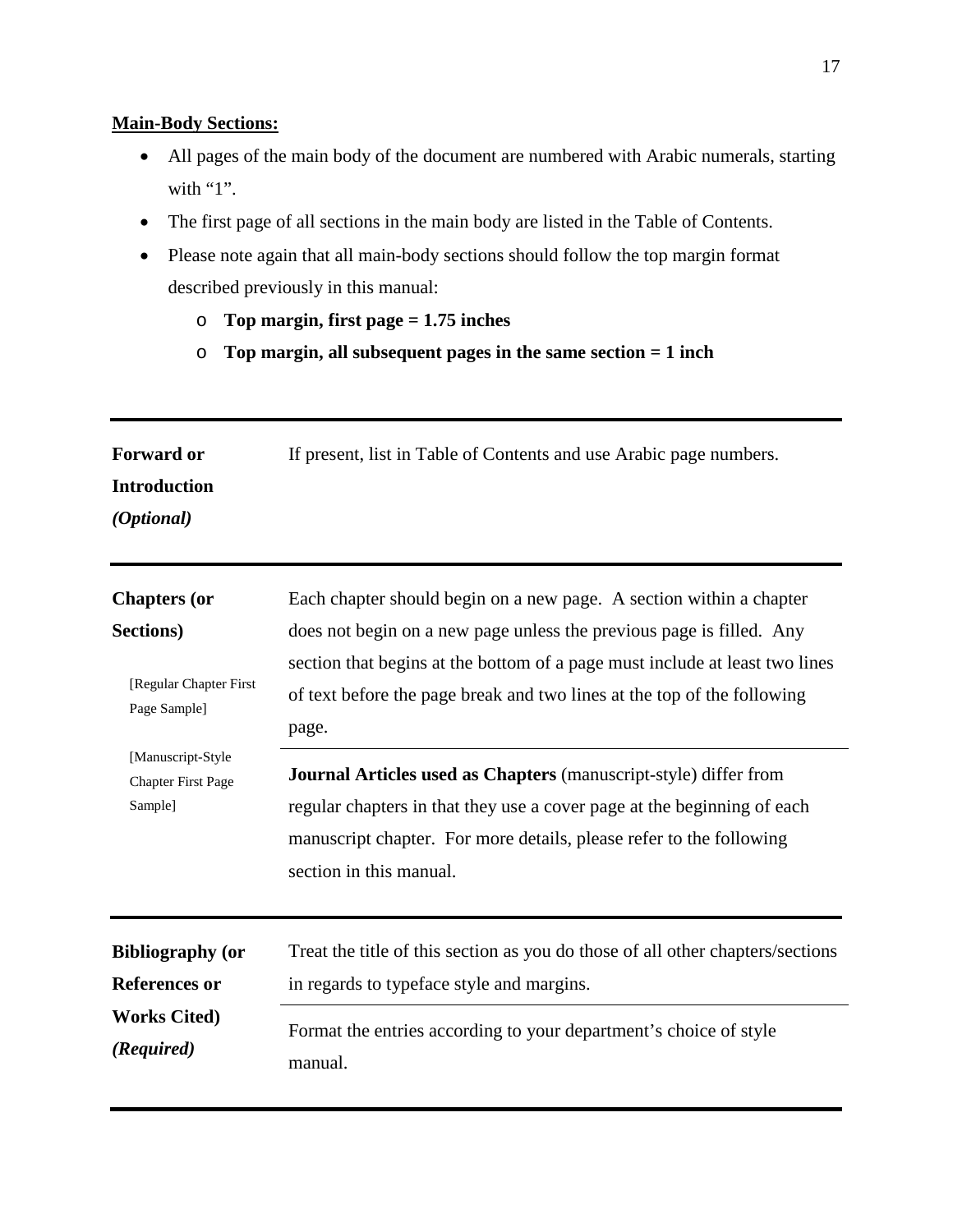| Appendix or<br><b>Appendices</b><br>( <i>Optional</i> ) | Treat the title(s) of this section as you do those of all other<br>chapters/sections in regards to typeface style and margins. |  |
|---------------------------------------------------------|--------------------------------------------------------------------------------------------------------------------------------|--|
|                                                         | Should be placed <i>after</i> the bibliography.                                                                                |  |
| <b>Index</b><br><i>(Optional)</i>                       | Usually absent.                                                                                                                |  |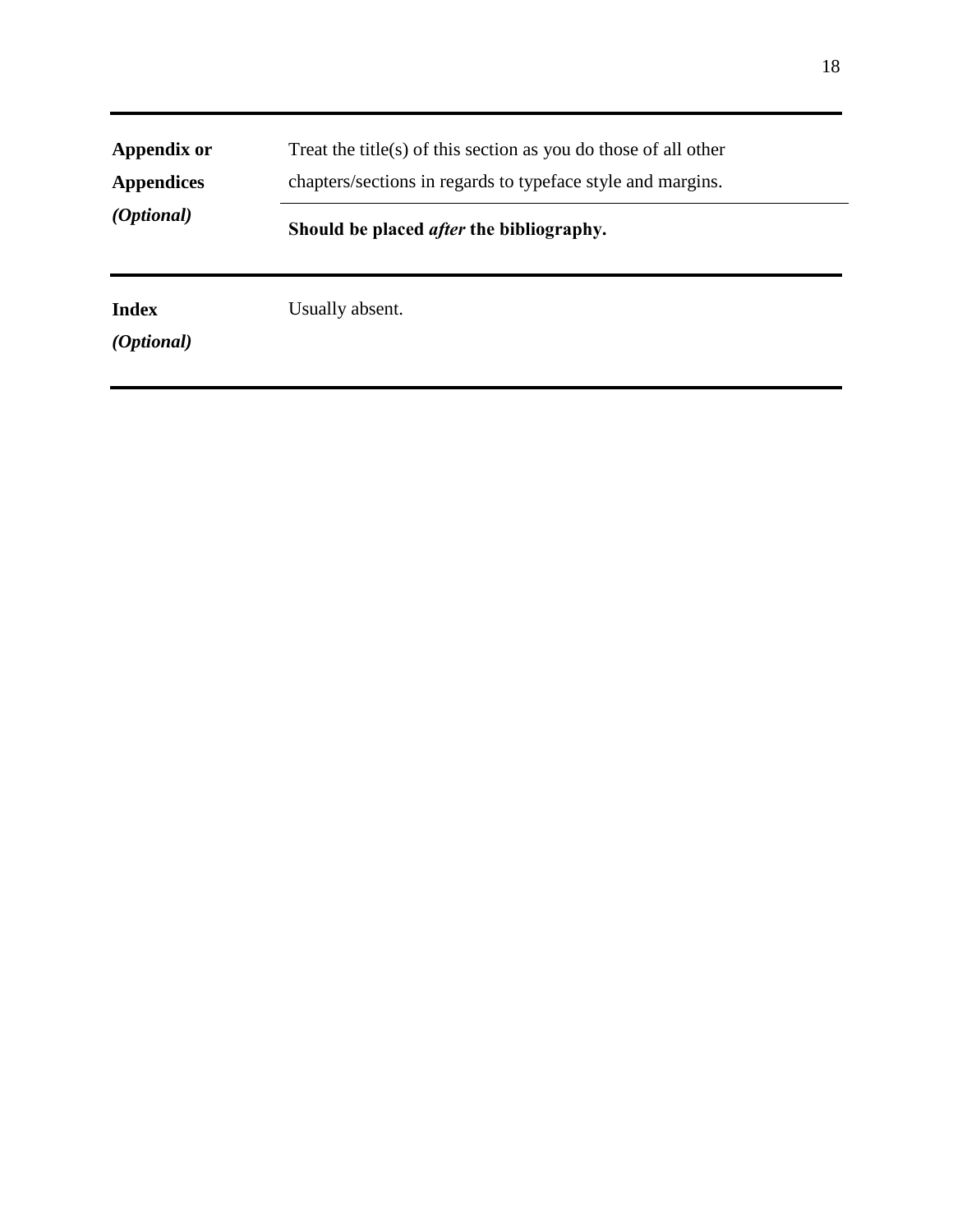## **5. JOURNAL ARTICLES AS CHAPTERS (Manuscript-Style Chapters)**

In some departments, theses or dissertations may include, as chapters, articles that have been or will be submitted to scholarly journals. This style (also referred to as "manuscript style") has been approved by the Graduate School for use by all departments. However, students must have the approval of their departments to use the manuscript style for chapters in their theses or dissertations.

| <b>Authorship</b>                   | The student must be either the sole author or the first co-author of each article<br>submitted as a manuscript chapter.                                                                                                                                                                                                                                                                                                                                                                                                                                                                                                                                                        |
|-------------------------------------|--------------------------------------------------------------------------------------------------------------------------------------------------------------------------------------------------------------------------------------------------------------------------------------------------------------------------------------------------------------------------------------------------------------------------------------------------------------------------------------------------------------------------------------------------------------------------------------------------------------------------------------------------------------------------------|
| Copyright<br><b>Release</b>         | Evidence of permission to use articles which have been published or accepted for<br>publication must be included. It is the student's responsibility to secure such<br>copyright releases prior to submitting the thesis/dissertation to the Graduate<br>School. The Graduate School will accept a letter of permission, an e-mail from<br>the publisher, or a PDF of the publisher's website page which details its<br>copyright policy. The Graduate School will not accept a thesis or dissertation<br>for the final submission unless all copyright releases are on file (articles that<br>have yet to be submitted, or are under review, do not need copyright releases). |
| <b>General</b><br><b>Formatting</b> | The formatting requirements for a manuscript chapter are identical to those of a<br>non-manuscript chapter (e.g., margin size, line spacing, consistency of heading<br>styles, no excessive blank spaces between sections or before tables and figures,<br>$etc.$ ).                                                                                                                                                                                                                                                                                                                                                                                                           |
|                                     | Digital reproductions of reprints are not acceptable.                                                                                                                                                                                                                                                                                                                                                                                                                                                                                                                                                                                                                          |
| Page<br><b>Numbering</b>            | Continuous page numbering is required throughout the dissertation or thesis.                                                                                                                                                                                                                                                                                                                                                                                                                                                                                                                                                                                                   |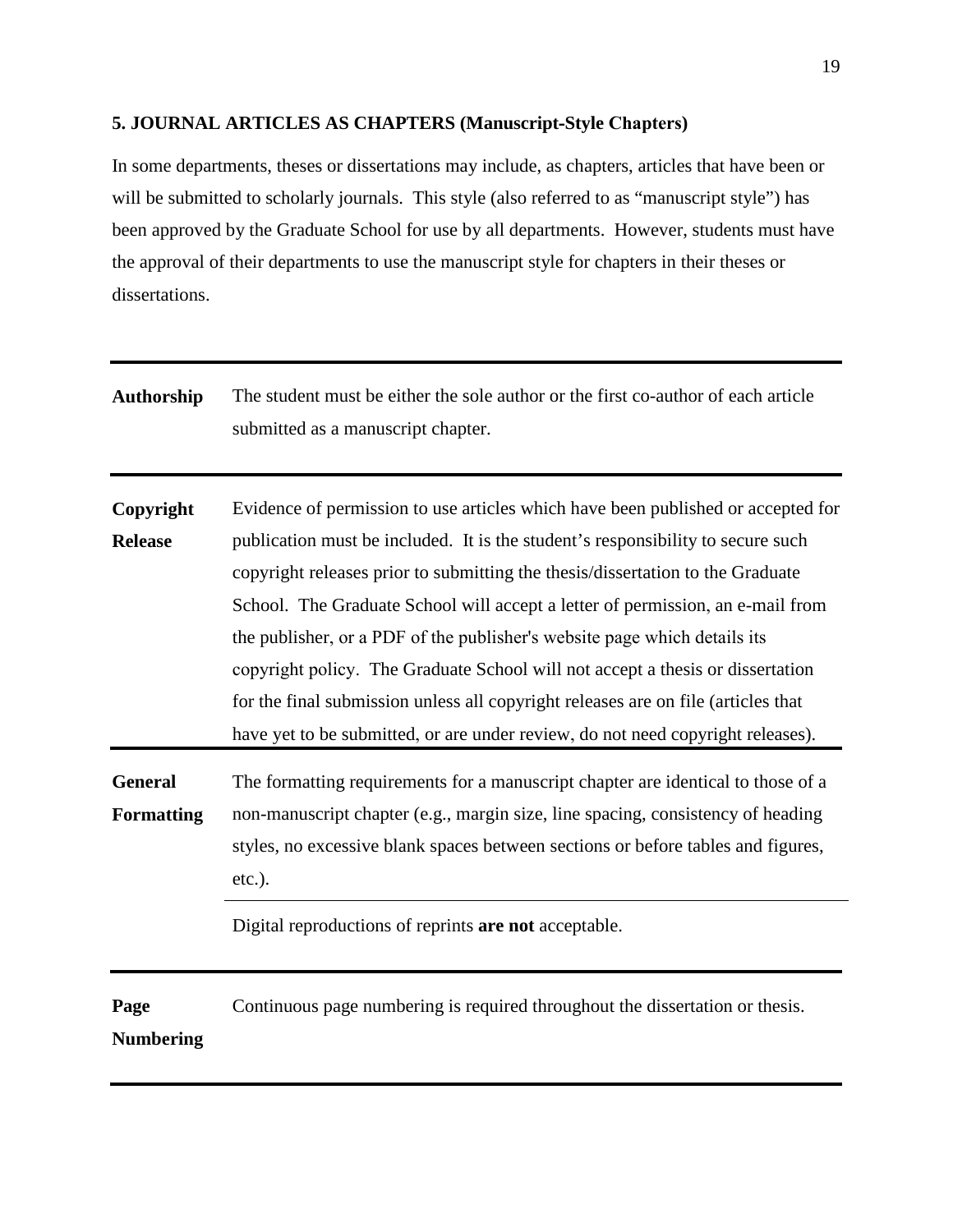| <b>Overall</b><br><b>Document</b><br><b>Structure</b> | A thesis or dissertation with manuscript chapters <b>must</b> also include:<br>(1) An introductory chapter that informs the reader of the structure of the<br>thesis or dissertation.<br>(2) A literature review that defines the objectives of the research, and<br>(3) A concluding chapter that ties together the major results.<br>Unavoidably, this will duplicate some of the introductory and concluding<br>material in each article/chapter. |
|-------------------------------------------------------|------------------------------------------------------------------------------------------------------------------------------------------------------------------------------------------------------------------------------------------------------------------------------------------------------------------------------------------------------------------------------------------------------------------------------------------------------|
|                                                       | The introduction and literature review chapters may be combined into a single<br>chapter entitled "Introduction and Literature Review."                                                                                                                                                                                                                                                                                                              |
|                                                       | The first page of each of these chapters should be formatted the same as regular<br>non-manuscript style chapters (no cover page).                                                                                                                                                                                                                                                                                                                   |
| <b>Manuscript</b><br><b>Cover Page</b>                | The manuscript cover page, including footnote format, must conform to the style<br>of the sample page in this booklet.                                                                                                                                                                                                                                                                                                                               |
| [Sample Page]                                         | The names of all authors, in journal-submitted order, and the name of the journal<br>(with volume, page numbers, date (if known), and article status, e.g., To be<br>Submitted, Submitted to, etc.) must be given as a footnote to the title on the first<br>page of each manuscript chapter, so as to indicate the current status of each<br>manuscript.                                                                                            |
| <b>Figures and</b><br><b>Tables</b>                   | Figures and tables must include a chapter and figure/table designation (ex.<br>Figure 1.1, 1.2, 1.3; 2.1, 2.2, 2.3, etc.) both in the text and the caption, so that<br>no figure/table number occurs more than once in a manuscript-style thesis/<br>dissertation.                                                                                                                                                                                   |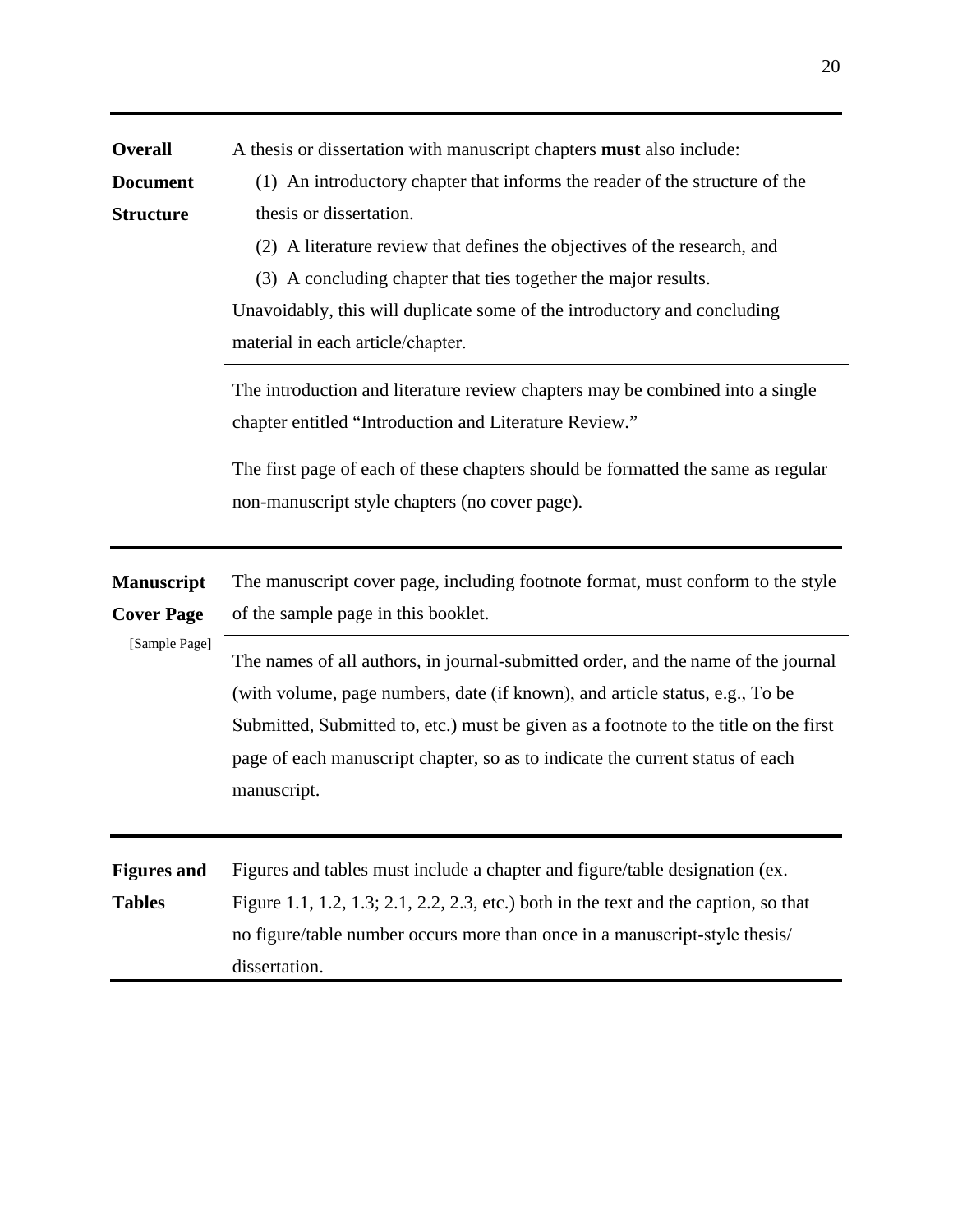#### **6. SAMPLE PAGES**

#### **Introduction**

This supplementary packet contains sample pages to help you see what the pages in your thesis or dissertation should look like. These samples are for *qualitative* comparisons only. Do *not* use a ruler to obtain actual measurements from these samples. Do *not* place your pages up against the sample pages and hold them up to the light to compare them. You will be wasting your time. If you set up your word processor files correctly, everything will end up in its correct place without you having to measure anything.

Furthermore, if you have access to Microsoft Word, there is no need to pay attention to the sample page for the front matter, as front matter templates are available on the ETD website: [[http://grad.uga.edu/index.php/current-students/policies-procedures/theses-dissertations](http://grad.uga.edu/index.php/current-students/policies-procedures/theses-dissertations-guidelines/theses-and-dissertations-templates/)guidelines/theses-and-dissertations-templates/]. As of Spring 2020, there is a LaTeX template available to make it easier for those who use LaTeX to correctly format a document to Graduate School specifications. This template is courtesy of the Willson Center Digital Humanities Lab (UGA's DigiLab); we are grateful to our colleagues at the DigiLab for creating this template.

#### **NOTE:**

**The sample pages have headers appearing in** <grey and enclosed in angle brackets>. These **headers are there to help you find your way around the sample pages. They should NOT appear in your thesis or dissertation.** 

#### **NOTE:**

**In the following sample pages, fake names and identifying terms are use to help you understand the kind of information that should appear at a particular location.**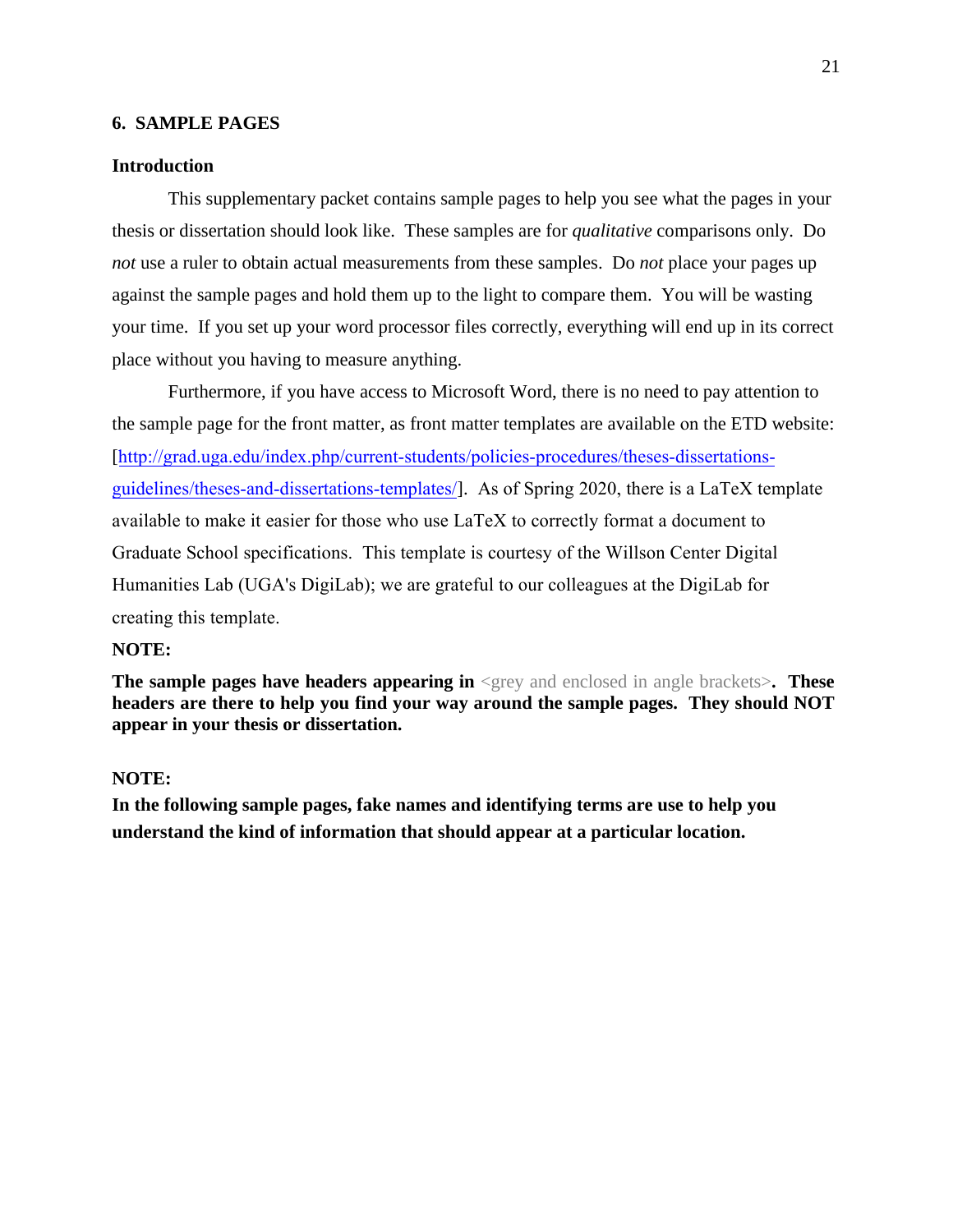## THE TITLE OF YOUR THESIS OR DISSERTATION GOES AT THIS MARGIN

by

#### YOUR NAME HERE

(Under the Direction of Major Professor's Name)

#### ABSTRACT

This is the format for the abstract of your paper. This portion of your document goes at the very beginning of your thesis or dissertation. It is neither counted nor numbered as a page. The abstract for a thesis should not exceed 150 words. A dissertation abstract should not exceed 350 words. It is double spaced. Index words must be included after the body of the abstract following the format below. Index words are key words or phrases used in your paper that would enable a person to successfully search out your document in a library or an Internet search engine. The first word of each index term should be capitalized. Be sure to indent your index words, following the format below.

INDEX WORDS: Index term, Dissertation, Thesis guidelines, Graduate School, Student, Graduate degree, The University of Georgia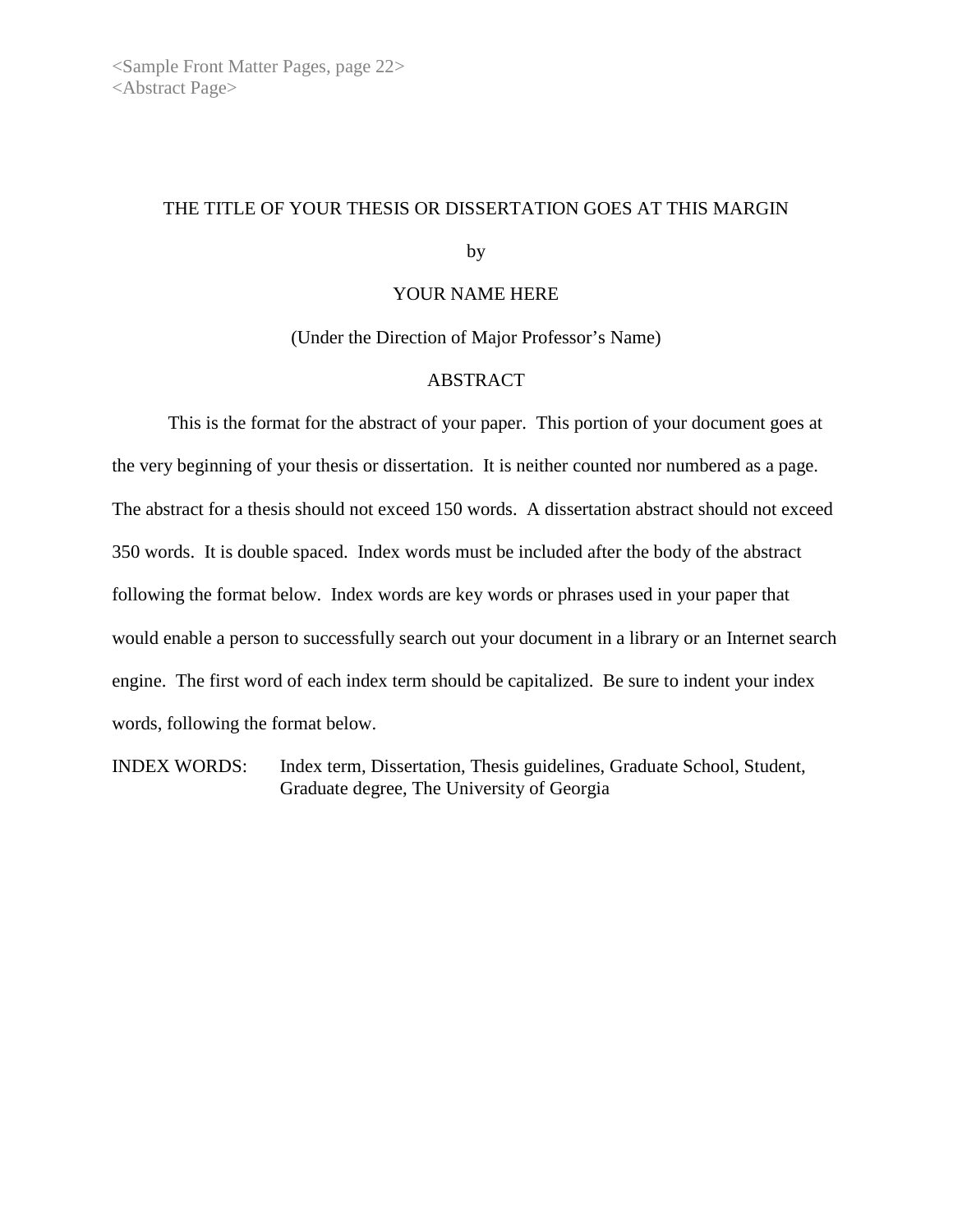# THE TITLE OF YOUR DOCUMENT BELONGS HERE, CENTERED, ALL CAPS, AND DOUBLE SPACED

by

## IMA GREAT SAMPLE

B.S., The University of Georgia, 1994

M.Ed., The University of Georgia, 1996

(\*International students must include the name of the country between the school and the date

the degree was received.)

A Dissertation Submitted to the Graduate Faculty of The University of Georgia in Partial Fulfillment of the Requirements for the Degree

DOCTOR OF PHILOSOPHY

ATHENS, GEORGIA

2020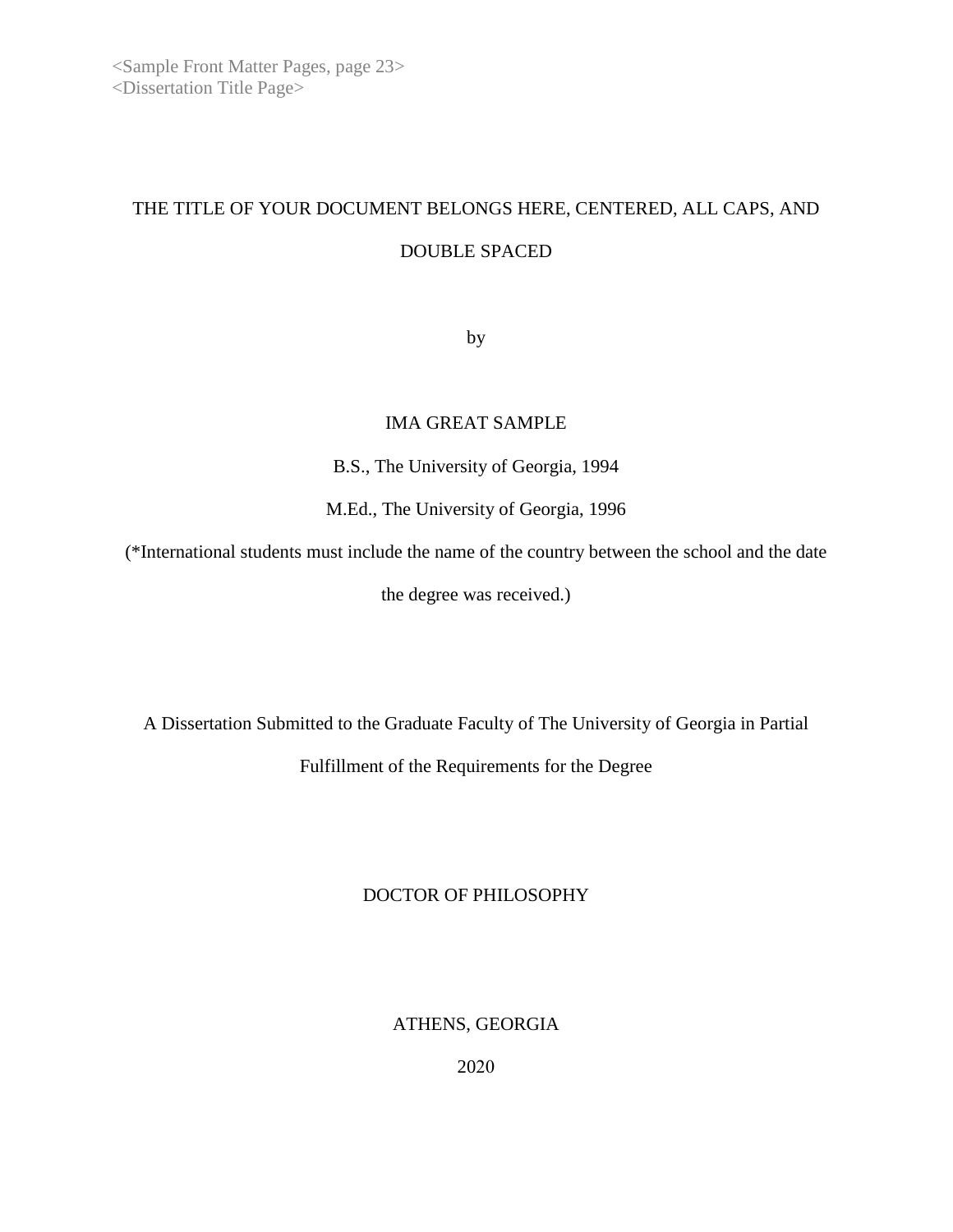## THE TITLE OF YOUR DOCUMENT BELONGS HERE, CENTERED, ALL CAPS, AND DOUBLE SPACED

By

## IMA GREAT SAMPLE

B.S., The University of Georgia, 1994

(\*International students must include the name of the country between the school and the date

the degree was received.)

A Thesis Submitted to the Graduate Faculty of The University of Georgia in Partial Fulfillment

of the Requirements for the Degree

## MASTER OF SCIENCE

ATHENS, GEORGIA

2020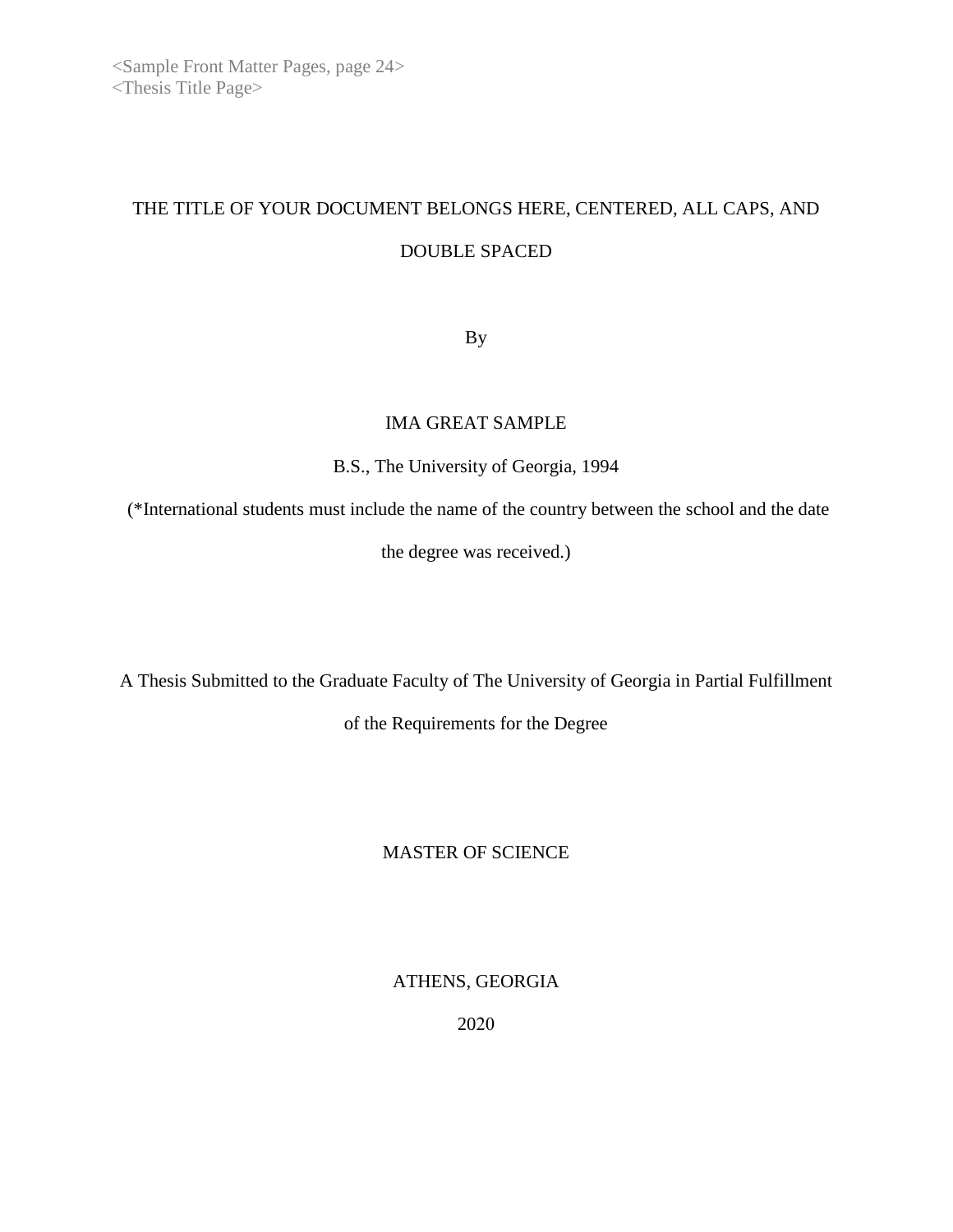<Sample Front Matter Pages, page 25> <Copyright Page>

© 2020

Ima Great Sample

All Rights Reserved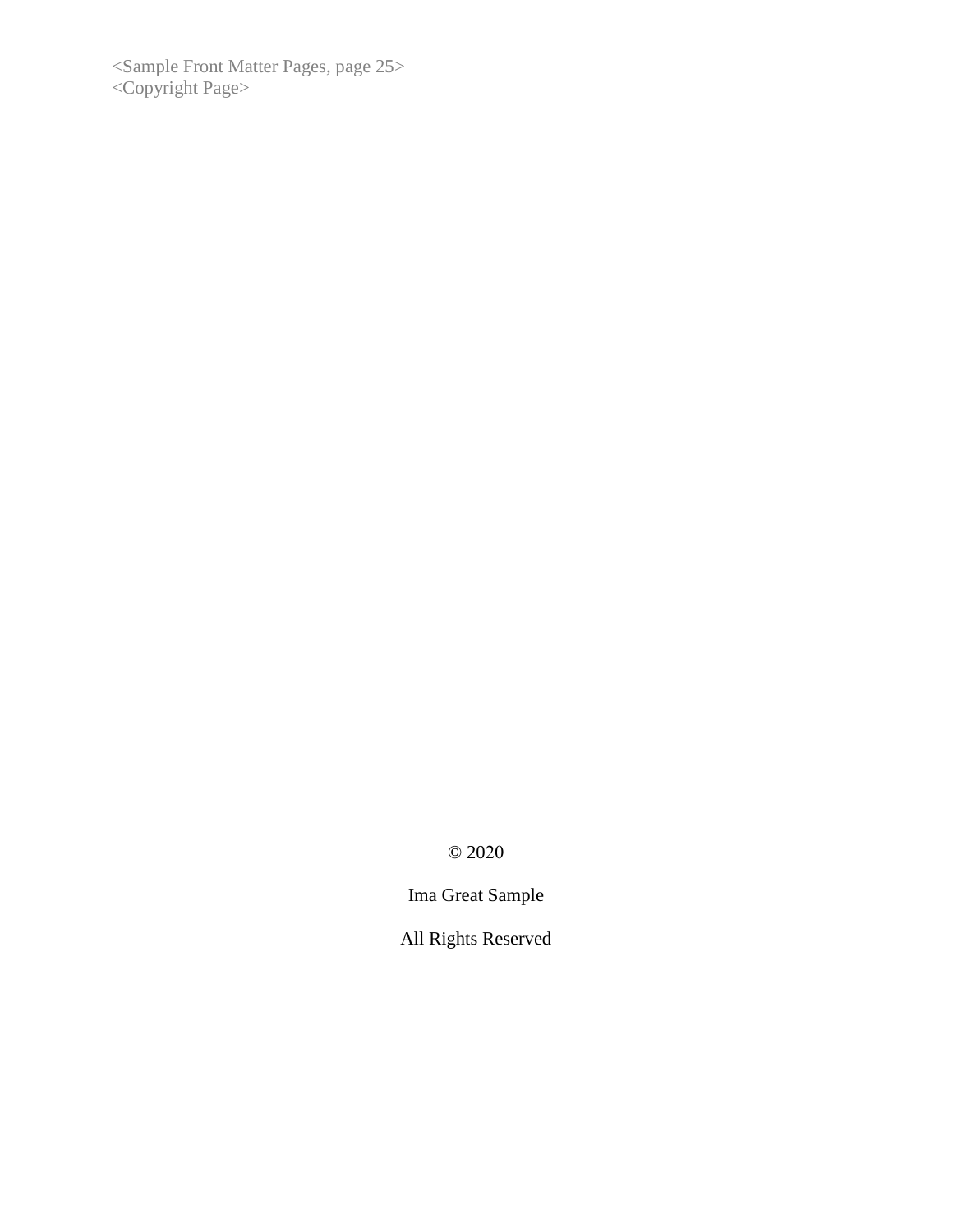# THE TITLE OF YOUR DOCUMENT BELONGS HERE, CENTERED, ALL CAPS, AND

## DOUBLE SPACED

by

#### JONATHAN WILLIAM SMITH

**Note:** you should not include a title alongside committee members names, such as Dr., PhD, or Professor.

Major Professor: John Ellison

thesis or dissertation.

Committee: Mary Gates

Henry Jobs George Torvalds James Berners-Lee

Electronic Version Approved:

Ron Walcott Vice Provost for Graduate Education and Dean of the Graduate School The University of Georgia May 2021 **Note:** this should be the month and year of your graduation, not the month and year you turn in your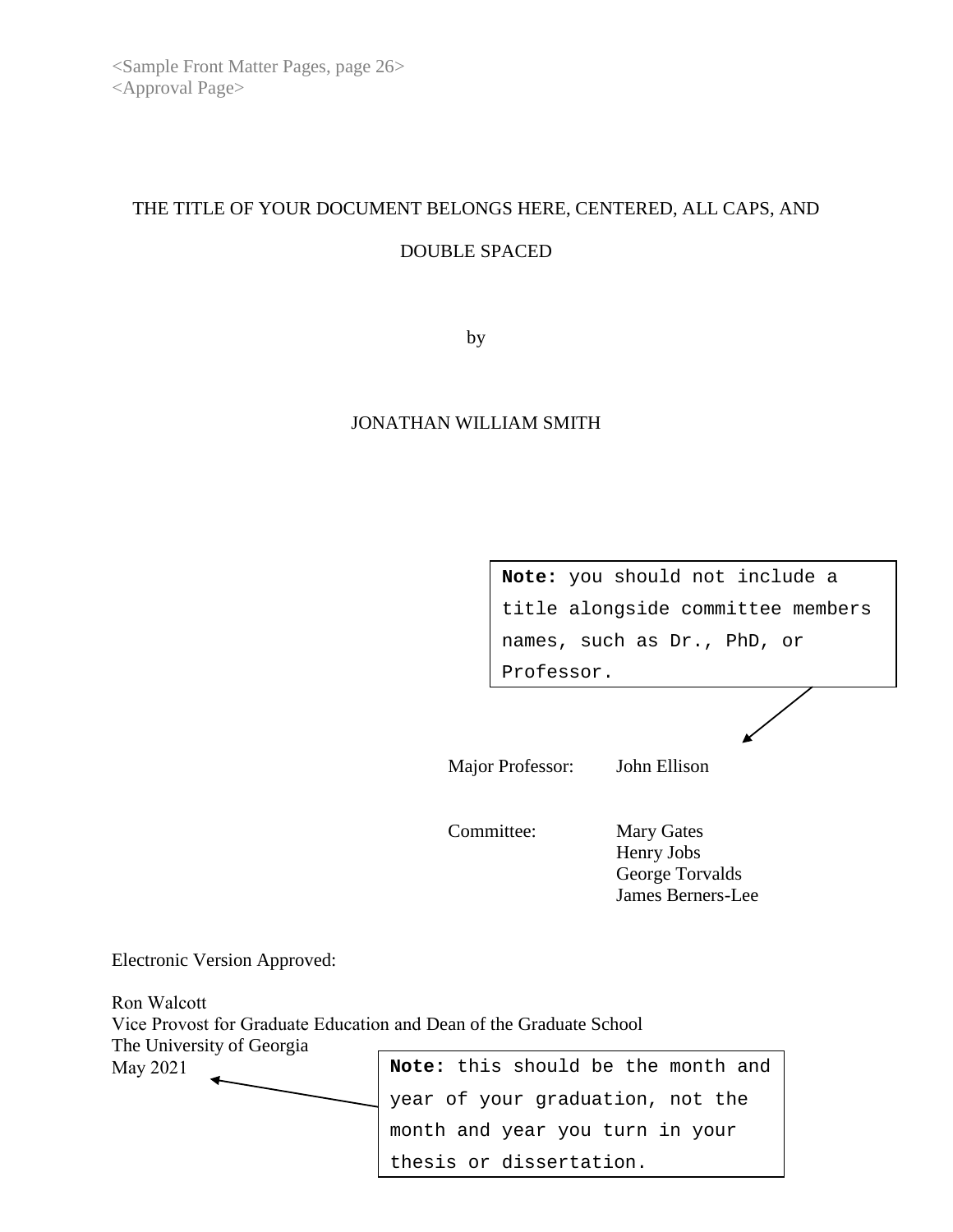## DEDICATION

This page is optional. You do not have to provide a dedication or acknowledgements for

your thesis or dissertation. You may write whatever you would like to on this page.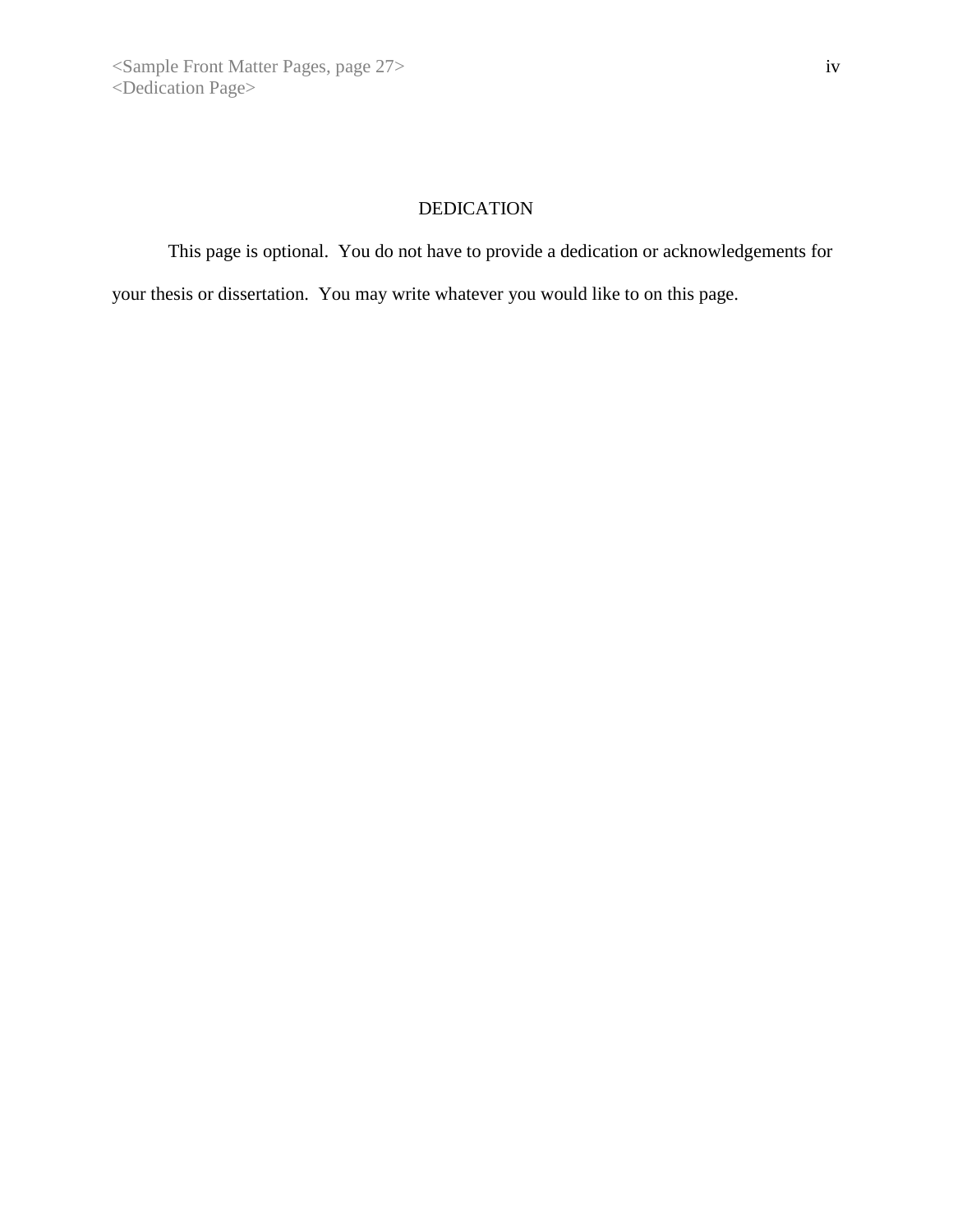## ACKNOWLEDGEMENTS

Again, this page is optional. You do not have to provide an acknowledgements section in your thesis or dissertation. You may use this section to express acknowledgement of those who have helped you with this document and your academic career.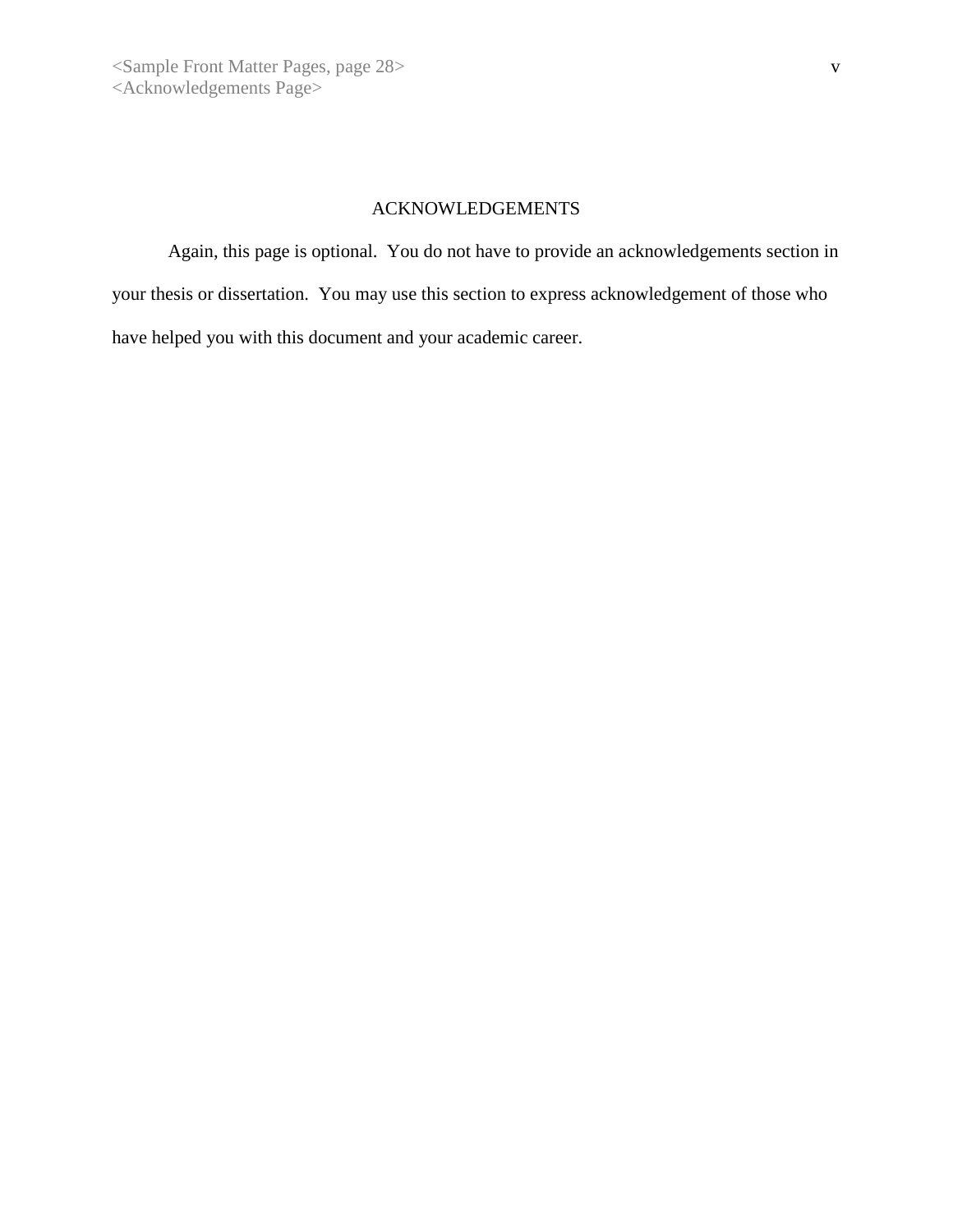## TABLE OF CONTENTS

| Page                                                                      |
|---------------------------------------------------------------------------|
|                                                                           |
|                                                                           |
|                                                                           |
| <b>CHAPTER</b>                                                            |
| 1                                                                         |
|                                                                           |
|                                                                           |
| $\overline{2}$<br>THE PSYCHOLOGICAL EFFECTS OF PURSUING A DOCTORATE-LEVEL |
|                                                                           |
|                                                                           |
|                                                                           |
| 3                                                                         |
|                                                                           |
|                                                                           |
|                                                                           |
| THE STRESS RETURNS: FORMATTING THE DOCUMENT45<br>4                        |
|                                                                           |
|                                                                           |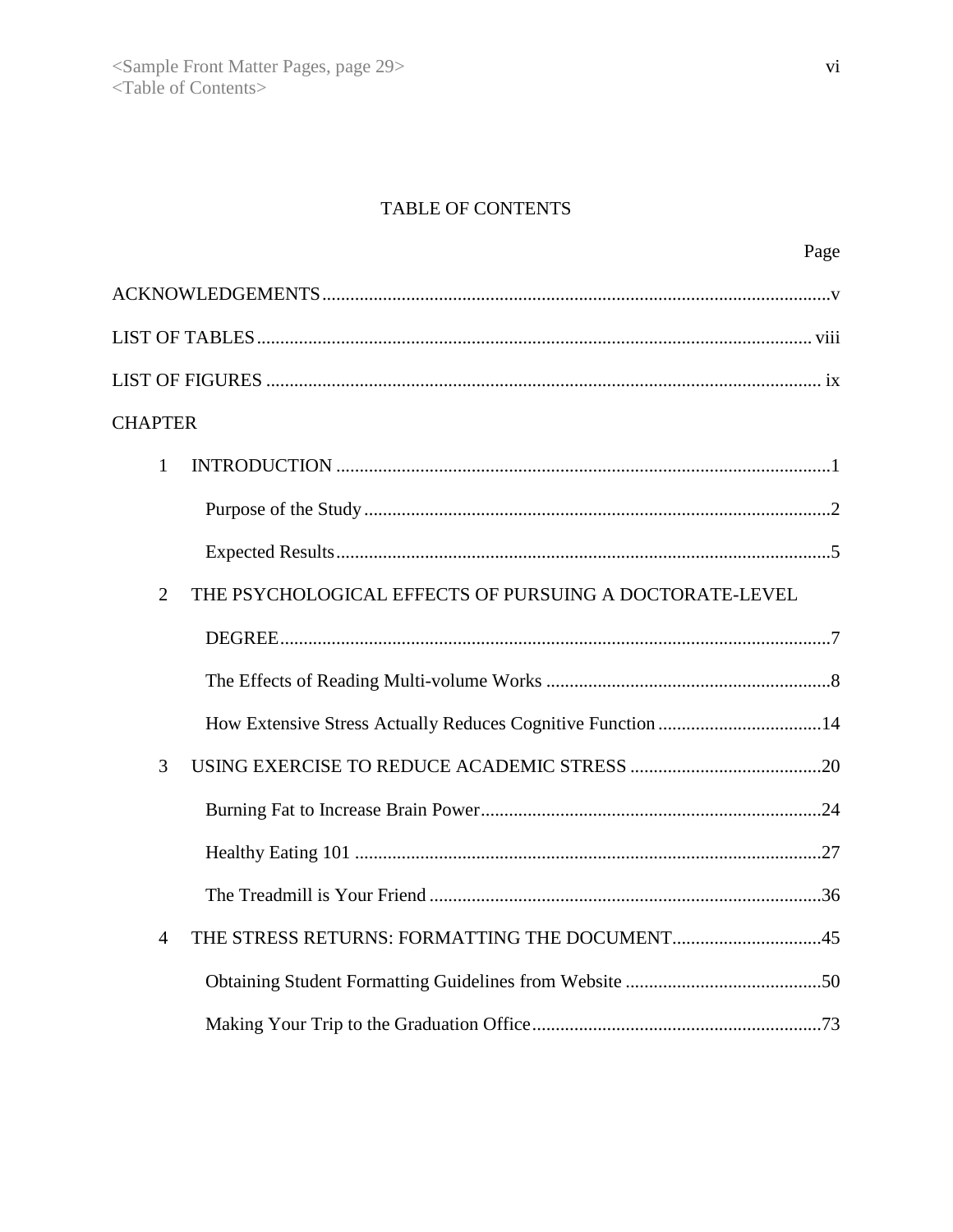| 5              |                                                   |  |
|----------------|---------------------------------------------------|--|
|                |                                                   |  |
|                |                                                   |  |
|                |                                                   |  |
|                |                                                   |  |
|                |                                                   |  |
|                |                                                   |  |
| 6              |                                                   |  |
|                |                                                   |  |
|                |                                                   |  |
| $\overline{7}$ |                                                   |  |
|                |                                                   |  |
|                |                                                   |  |
| $\mathbf{A}$   |                                                   |  |
| B              |                                                   |  |
| $\mathcal{C}$  | TOP TEN REASONS WHY YOU SHOULD PARTICIPATE IN THE |  |
|                |                                                   |  |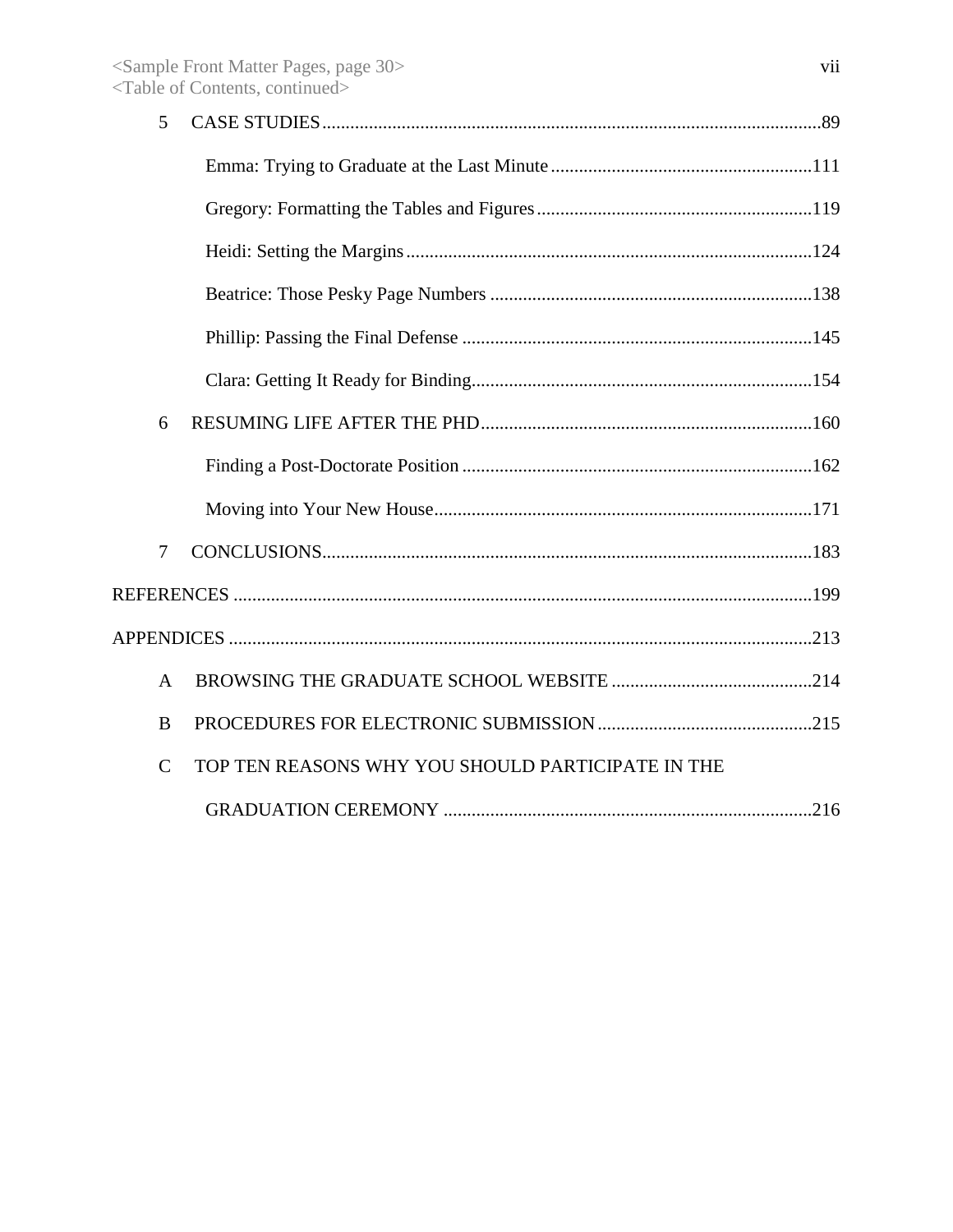## LIST OF TABLES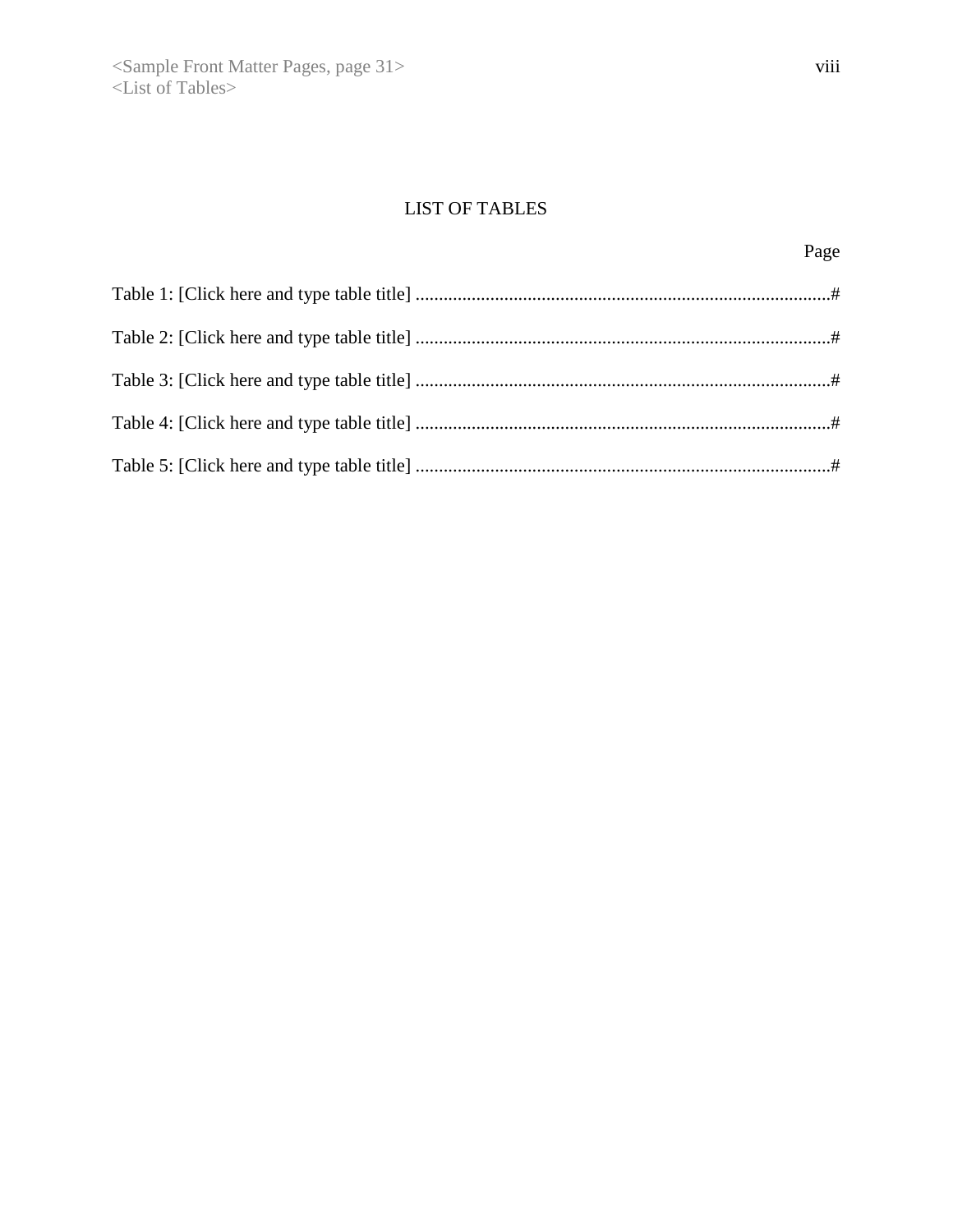## LIST OF FIGURES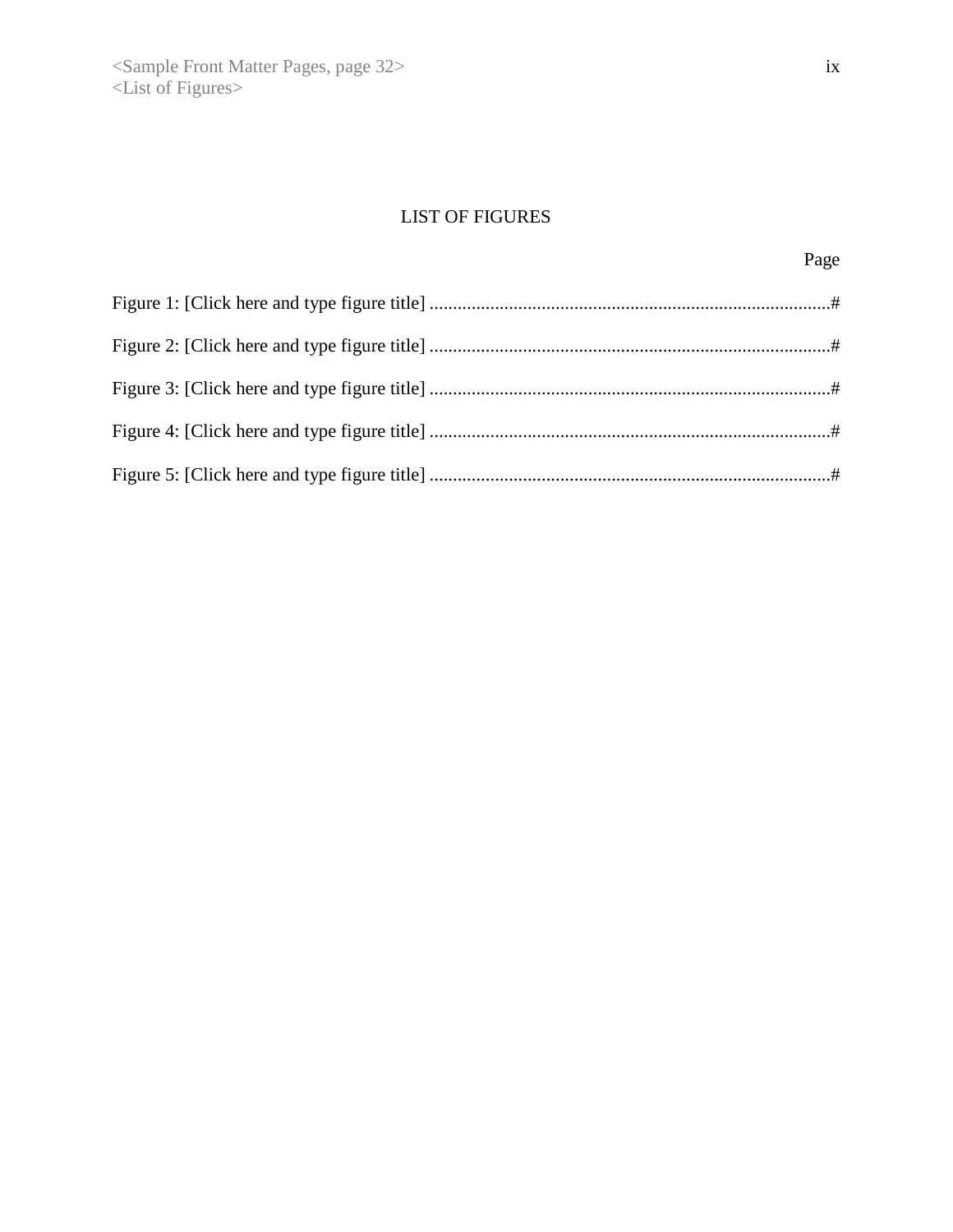#### CHAPTER 1

#### **INTRODUCTION**

#### Purpose of the Study

This study seeks to understand the reasons why there is such a large quantity of stress associated with the pursuance of a terminal academic degree. It is widely known that most graduate students report high levels of stress on the Academic Stress Index, especially in the first year of study. The author here has conducted research that hopes to explain the particular sources of this stress, reasons that the levels of stress seems amplified, and numerous ways to alleviate the stress. One very successful avenue for stress relief has been the Exercise Model coupled with preventative measures in the final stages of writing the long-awaited dissertation. It is the belief of the author that the findings of this study will provide future students with effect and solid stress relief.

#### How This Study is Original

The present study deals with a particular age level in the range of 22 to 35 years old. The author assumed that the largest majority of graduate students fell into this age range and that many other life stressors occurred during this period of the normal human life-span. Each of the participants in the study completed a permission form and was evaluated by a medical professional to ensure overall physical and mental health both before and after the research was conducted. The participants were paid for their time by the researcher and were debriefed immediately following the study. All of the participants were enrolled as full time students and were doing research to support their dissertation. Each of the participants in the study completed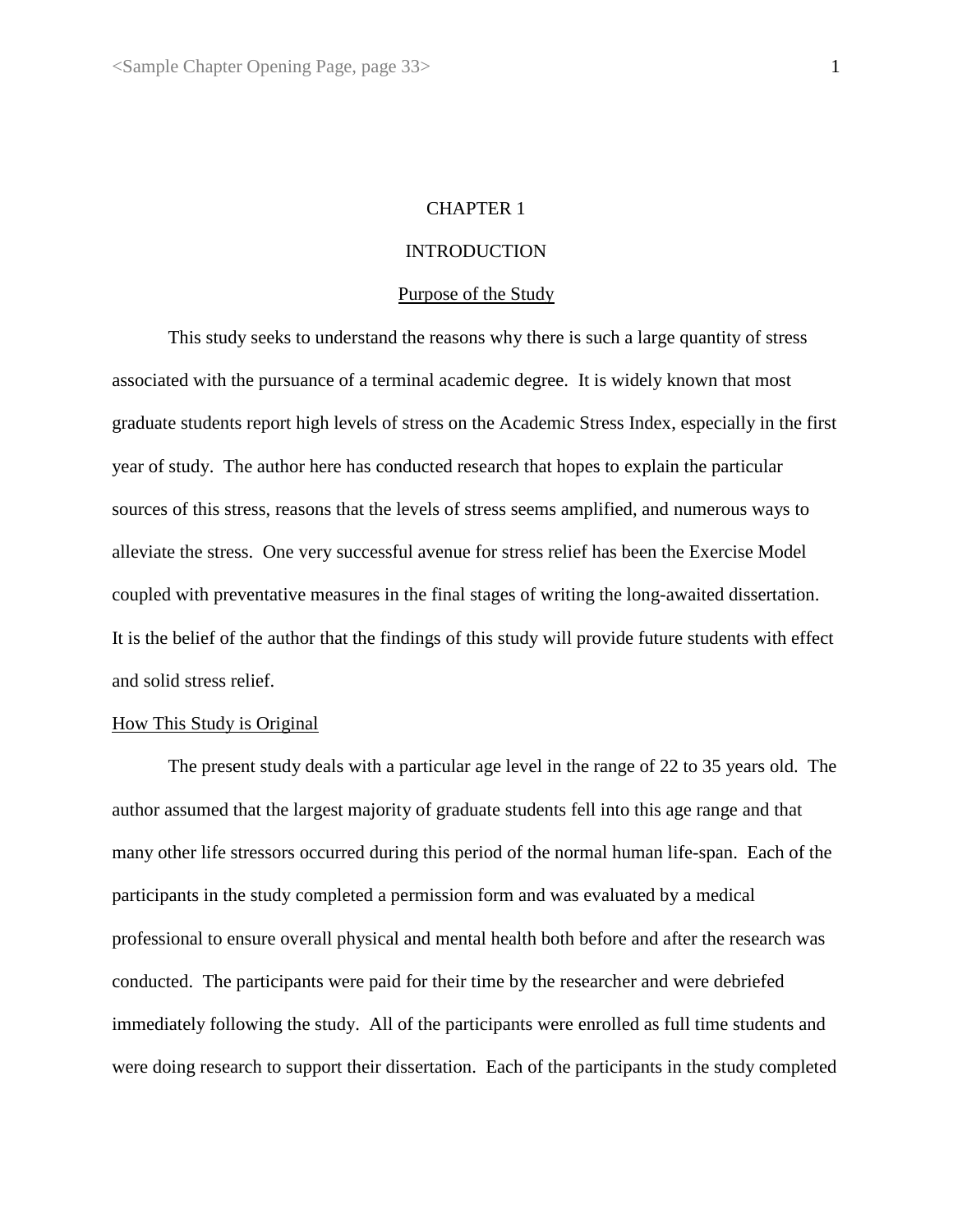a permission form and was evaluated by a medical professional to ensure overall physical and mental health before and after the research was conducted. The participants were paid for their time by the researcher and were debriefed immediately following the study.

## Expected Results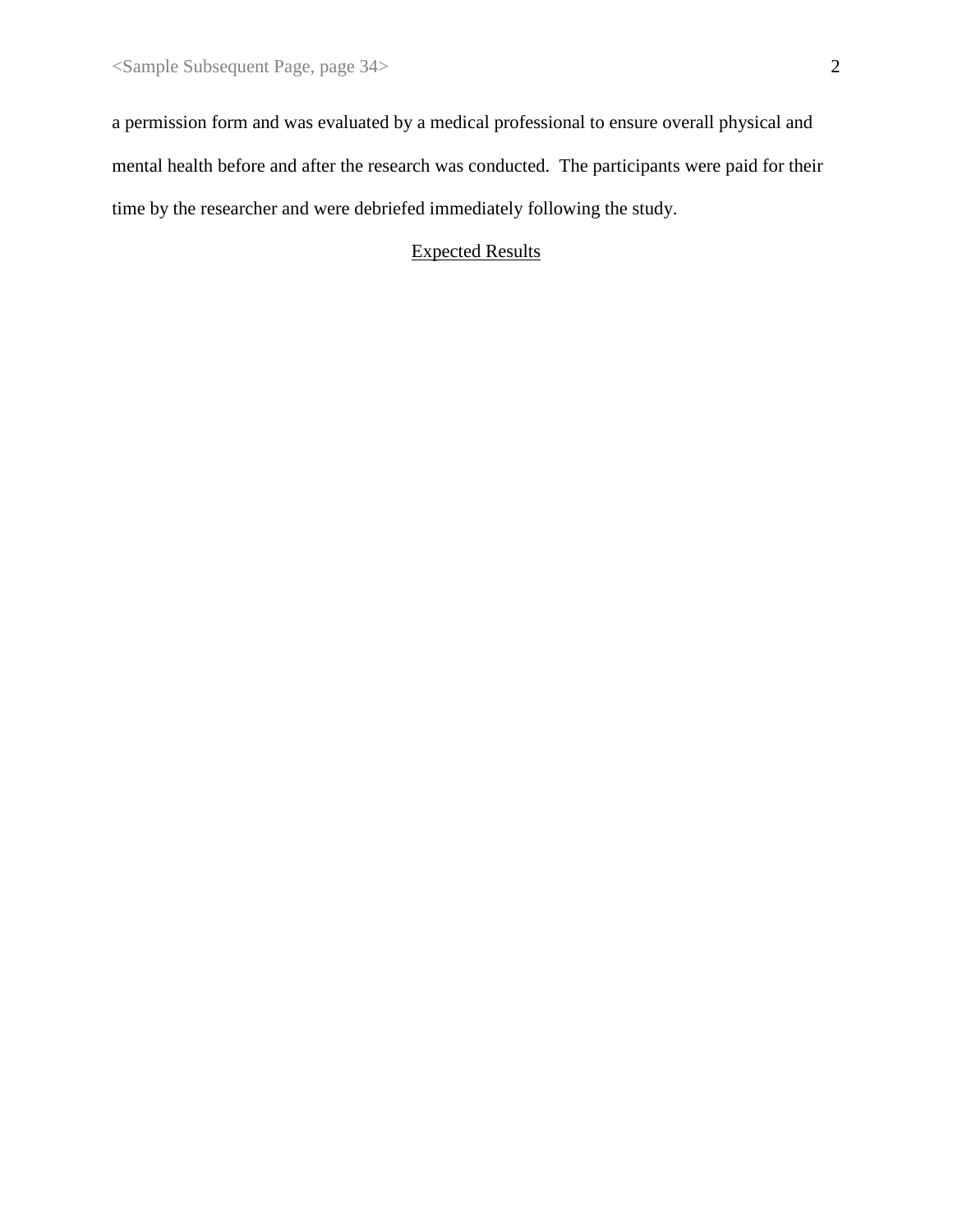## CHAPTER 2

## THE TITLE OF YOUR MANUSCRIPT BELONGS HERE, CENTERED, ALL CAPS, AND DOUBLE SPACED  $^{\mathrm{1}}$  $^{\mathrm{1}}$  $^{\mathrm{1}}$

<span id="page-35-0"></span><sup>1</sup> Sample, I.G. and U.B. Goodwin. 1999. *Psychology Today*. 1045:562-603. Reprinted here with permission of the publisher.

<sup>1</sup> Sample, I.G. and U.B. Goodwin. Accepted by *Psychology Today*. Reprinted here with permission of the publisher.

<sup>1</sup> Sample, I.G. and U.B. Goodwin. Submitted to *Psychology Today*, 12/10/02.

<sup>1</sup> Sample, I.G. and U.B. Goodwin. To be submitted to *Psychology Today*.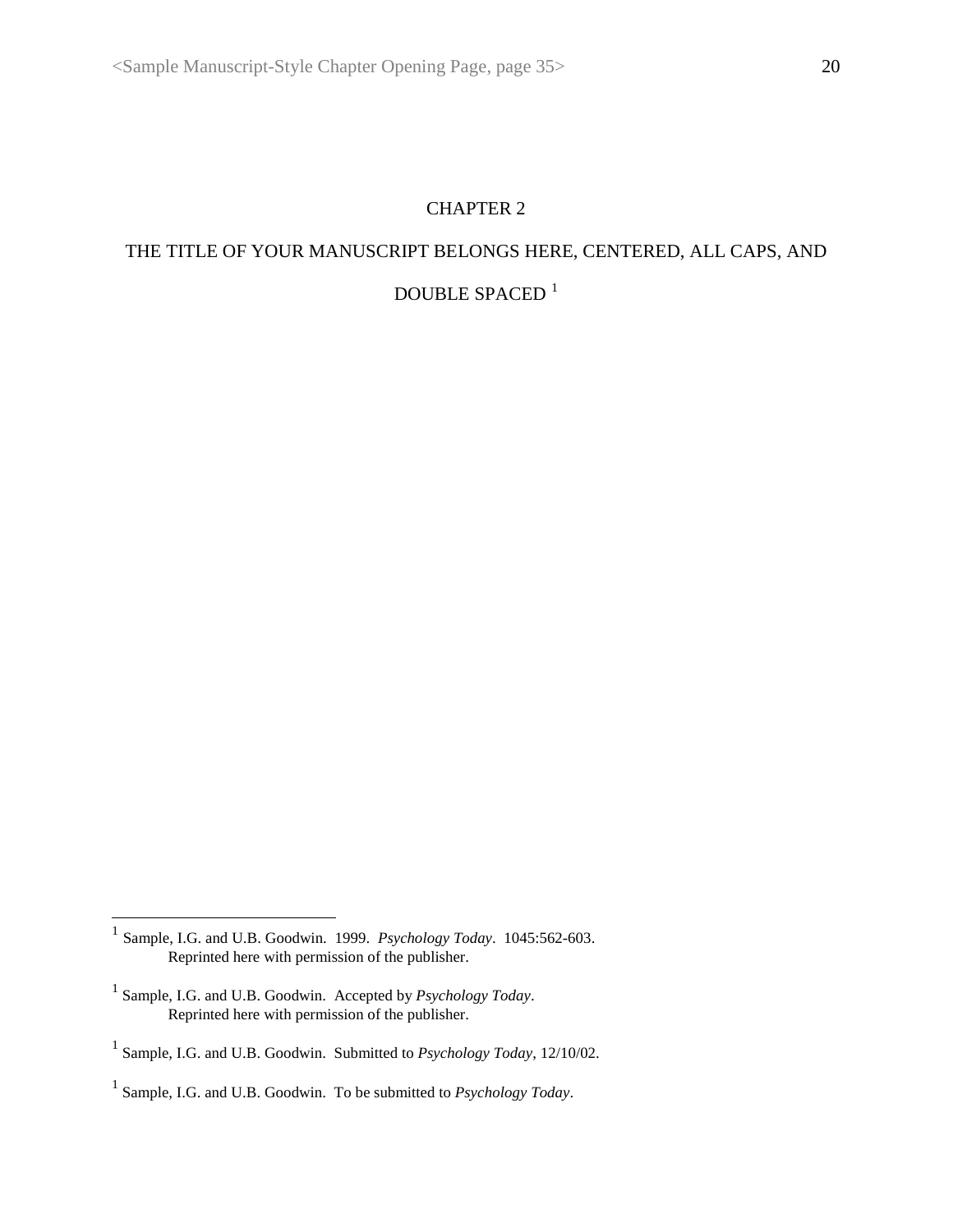#### Abstract

Here you will insert your abstract text. An abstract is required at the beginning of each manuscript-style chapter.

## Introduction

You may begin your next section of text either on the same page as the abstract for your manuscript-style chapter, such as this. Or you may choose to begin this section on the next page. Abstract and reference sections are the only sections within each chapter that may have a page all their own, with no other sections appearing either immediately before or after it. All other sections must run continuously throughout the chapter without excessive spaces between each.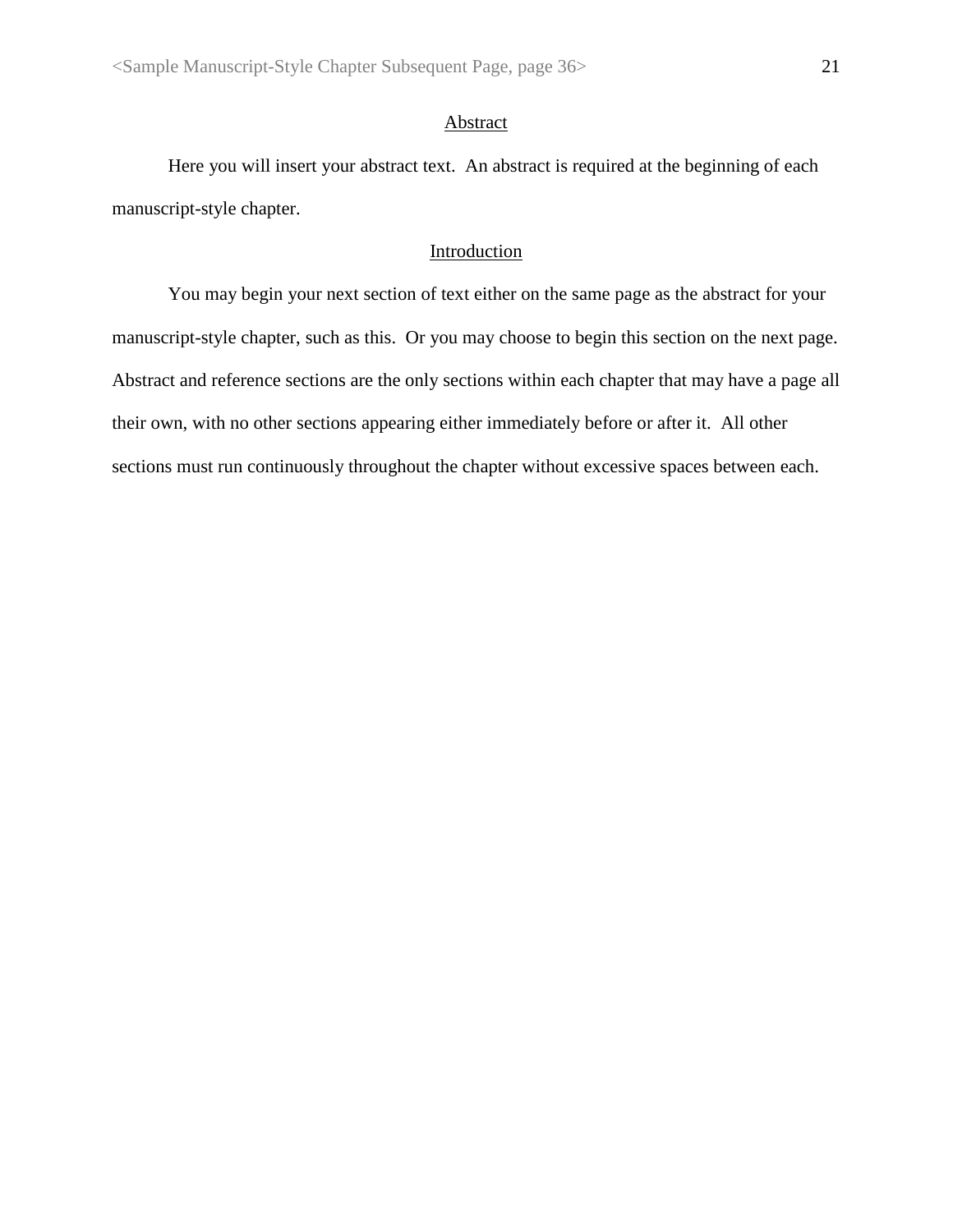Here is a landscape page with page numbers in the correct place for viewing on the screen. Note that, if the thesis or dissertation is printed and bound, the page number may disappear into the binding (only a problem for documents with the page number in the top right corner; pages with the bottom centered placement will be just fine). This page number placement is allowed by the Graduate School.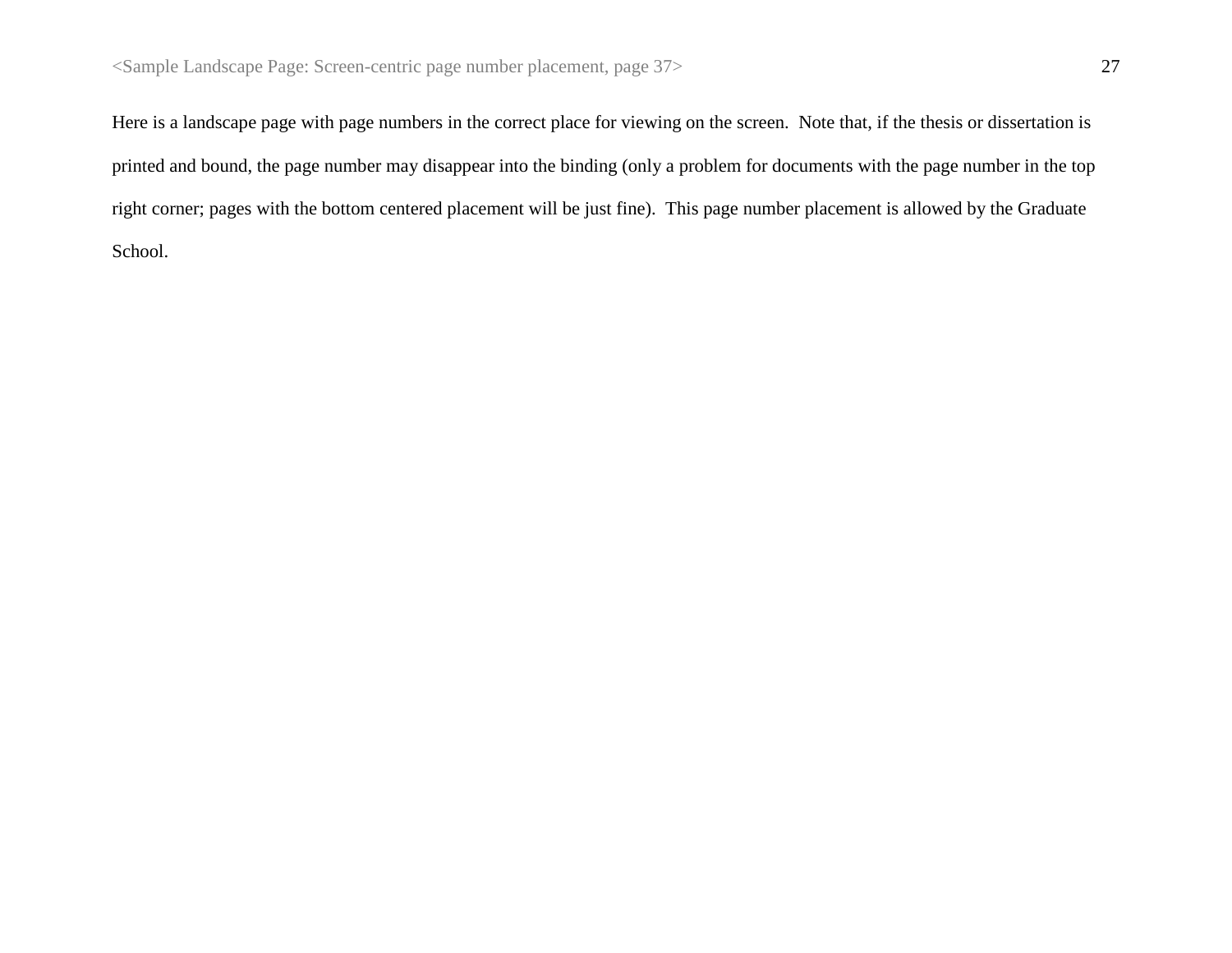Here is a landscape page with the page numbers in the correct place for best readability on the printed page. This page number placement is allowed by the Graduate School. Here is a landscape page with the page numbers in the correct place for best readability on the printed page. This page number placement is allowed by the Graduate School.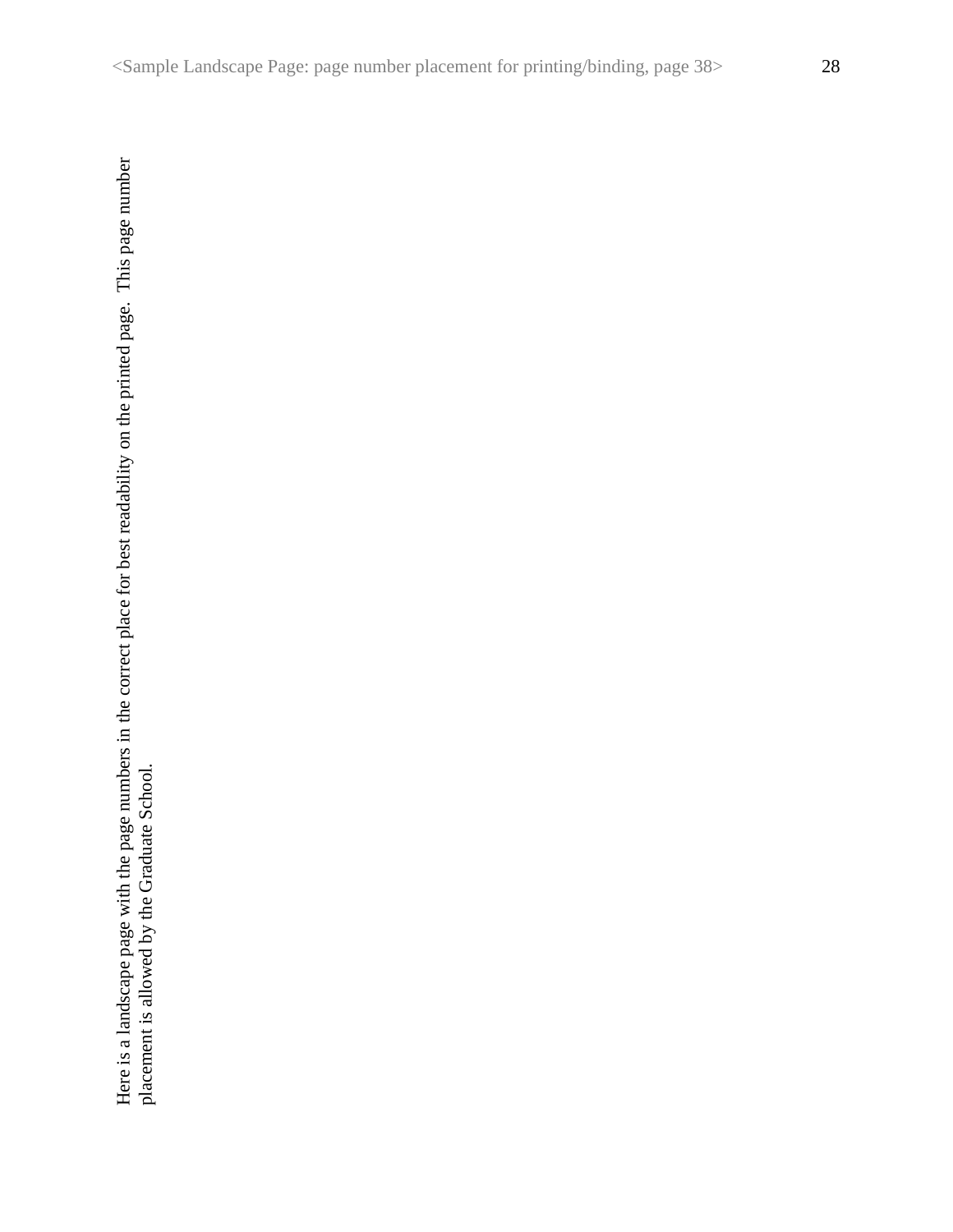## **7. BASIC FORMATTING INSTRUCTIONS**

## **Setting Up the Different Top Margins**

**NOTE:** If you use the front matter templates provided on the ETD website, all of the following work is already taken care of for you [[http://grad.uga.edu/index.php/current-students/policies](http://grad.uga.edu/index.php/current-students/policies-procedures/theses-dissertations-guidelines/theses-and-dissertations-templates/)[procedures/theses-dissertations-guidelines/theses-and-dissertations-templates/](http://grad.uga.edu/index.php/current-students/policies-procedures/theses-dissertations-guidelines/theses-and-dissertations-templates/)].

## **Microsoft Word:**

- 1. Set all margins to 1 inch. Make sure that the header and footer are set to 0.5 inches, and gutter to 0 inches (header/footer settings are in the Page Setup menu, but location will vary depending on program version).
- 2. On pages that need 1.75" top margins (e.g., pages in the front matter, first pages in chapters, etc.), place the cursor at the top of the page, make sure you are using double spacing ("Format" – "Paragraph" – "Line Spacing" – select double), and then hit the Enter key twice. Your first line of text is now at 1.75 inches.

| <b>Page Setup</b>                                            |                       |                |        |
|--------------------------------------------------------------|-----------------------|----------------|--------|
| Layout<br>Paper<br>Margins                                   |                       |                |        |
| Margins<br>1"<br>$\stackrel{\blacktriangle}{\bm{v}}$<br>Top: | Bottom:               | 1 <sup>n</sup> | ≑      |
| $\stackrel{\blacktriangle}{\bm{}}$<br>1"<br>Left:            | Right: 1"             |                | $\div$ |
| o"<br>$\div$<br>Gutter:                                      | Gutter position: Left |                |        |
| Orientation                                                  |                       |                |        |
|                                                              |                       |                |        |
| Landscape<br>Portrait                                        |                       |                |        |
| Pages                                                        |                       |                |        |
| Multiple pages:                                              | Normal                |                | ▼      |
| Preview                                                      |                       |                |        |
| Apply to:                                                    |                       |                |        |
| Whole document                                               |                       |                |        |
|                                                              |                       |                |        |
|                                                              |                       |                |        |
|                                                              |                       |                |        |
| Default                                                      |                       | OK             | Cancel |

## **WordPerfect:**

- 1. If your page numbers are in the upper right corner:
	- a. Set all your top margins to .625". The page number will appear at this height, but the text will appear at 1".
	- b. On pages that require 1.75" margin:
		- i. Place the cursor in the top left corner of the new page
		- ii. Hit the Enter key twice, making sure that you are using double spacing. Any text you type on the line after the two "enters" will be at 1.75 inches from the top edge of the page.
- 2. If your page numbers are on the bottom:
	- a. Set the top margin to 1"
	- b. On pages that require 1.75" margin:
		- i. Place the cursor in the top left corner of the new page
		- ii. Hit the Enter key twice, making sure that you are using double spacing. Your text will now appear 1.75 inches from the top of the page.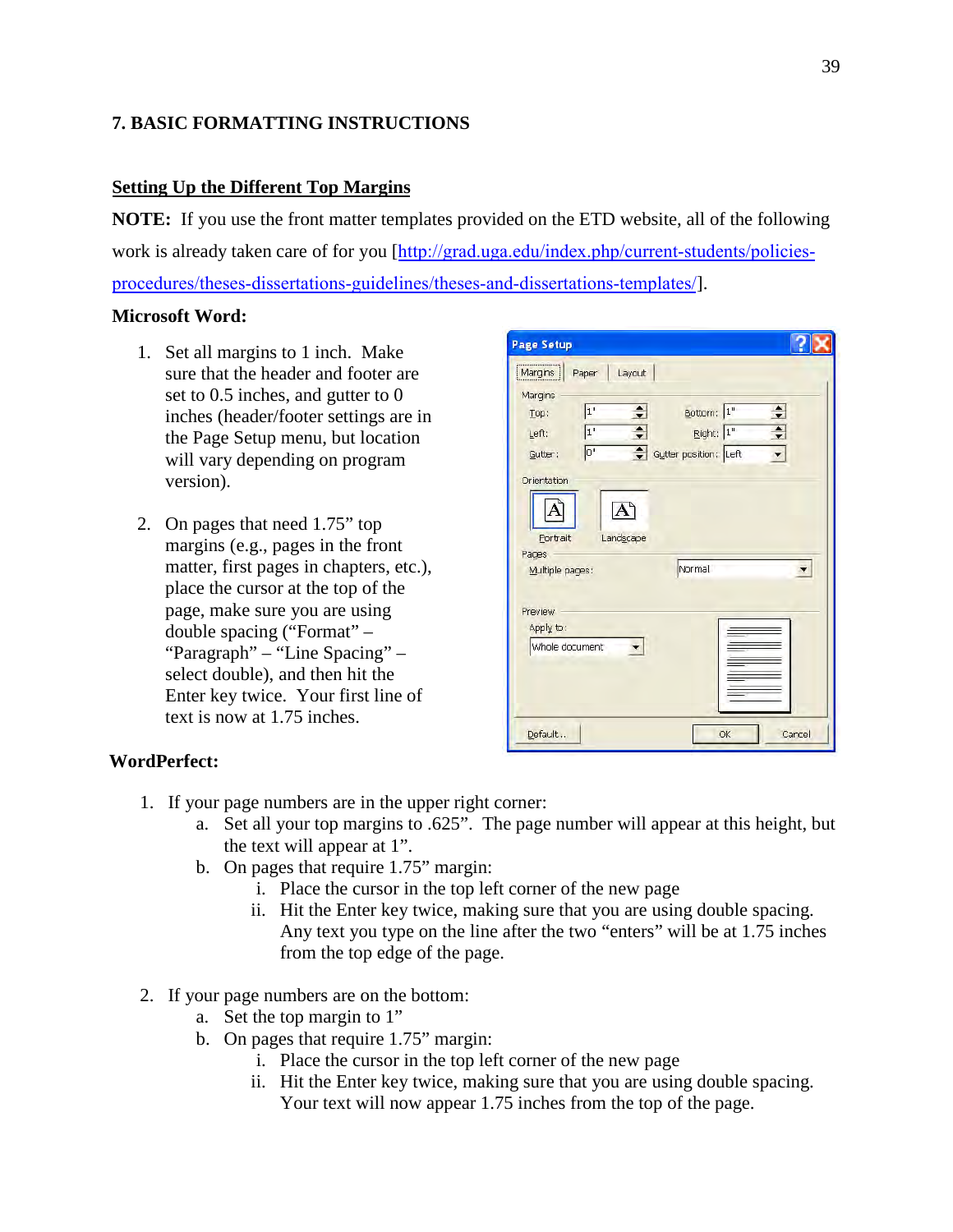## **Formatting Your Copyright Page:**

**NOTE:** If you use the front matter templates provided on the ETD website, all of the following work is already taken care of for you [[http://grad.uga.edu/index.php/current-students/policies](http://grad.uga.edu/index.php/current-students/policies-procedures/theses-dissertations-guidelines/theses-and-dissertations-templates/)[procedures/theses-dissertations-guidelines/theses-and-dissertations-templates/](http://grad.uga.edu/index.php/current-students/policies-procedures/theses-dissertations-guidelines/theses-and-dissertations-templates/)].

Of course the first step is to set the margins on the page. You'll need 1.0 inch on the left and 1.0 in on the right. Then you should center the text on the page and position it somewhere on the **Lower Half** of the page. This page is **not** numbered, but it is counted! So if you have to add this page after your Format Check, you may have to renumber all of your pages that are numbered with a roman numeral, starting with page **iv**.

The next step is to insert the copyright symbol. Follow these instructions, depending on which program you are using.

## **Microsoft Word:**

- 1. Position the cursor where you want to insert the symbol.
- 2. From the Insert drop menu, choose Symbol.
- 3. Select the symbol.
- 4. Click the Insert button, then close.

## **Word Perfect:**

- 1. Position the cursor where you want to insert the symbol.
- 2. Type Control and W at the same time.
- 3. Choose Typographic and select the © symbol.
- 4. Then click Insert and Close.

Your page should look something like this:

#### © 2020

#### Your Name Here

#### All Rights Reserved

If so, then congratulations! Now you just have to worry about your Table of Contents…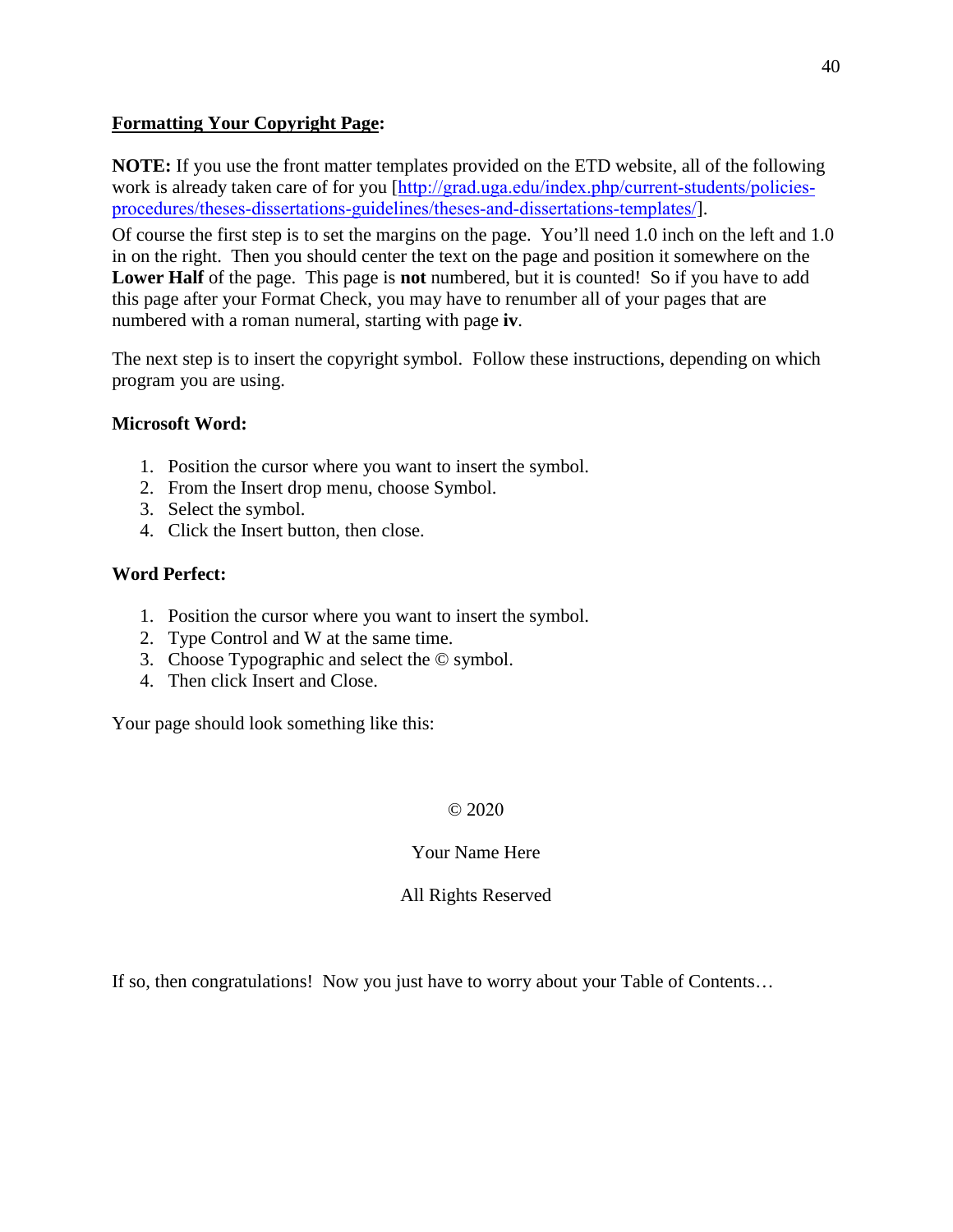## **Formatting Your Table of Contents in Microsoft Word:**

**NOTE:** If you use the front matter templates provided on the ETD website, all of the following work is already taken care of for you [[http://grad.uga.edu/index.php/current-students/policies](http://grad.uga.edu/index.php/current-students/policies-procedures/theses-dissertations-guidelines/theses-and-dissertations-templates/)[procedures/theses-dissertations-guidelines/theses-and-dissertations-templates/](http://grad.uga.edu/index.php/current-students/policies-procedures/theses-dissertations-guidelines/theses-and-dissertations-templates/)].

Formatting your Table of Contents can be quite a challenge, but hopefully with these helpful hints, you'll be on your way to a successful format check!

- 1. First, you want a fresh page to work with that means a page with no previous formatting. If you have worked on that page before, then be sure to delete all of your previous keystrokes.
- 2. Next, set your margins to 1.0 inches on all sides; 0.5 inch headers and footers, if you have not already done so. Insert two double-spaced returns at the top of the page so that the first line of text will appear 1.75 inches from the top of the page.
- 3. Your cursor should now be on the first line of the page. Center this line and type in all caps TABLE OF CONTENTS. Then you will right justify the next line and type "Page." Then make sure you left justify the cursor on the next line. Type "ACKNOWLEDGEMENTS" (if you are including that section).
- 4. This is the point when you'll need to set a **TAB STOP**. In *previous versions of Word*, you will choose "Format", then choose "Tabs". In *Word 2007*, you will open the "Paragraph" toolbox under the "Home" tab, then click on the "Tabs…" button on the lower left of the window. The Tabs box will appear. Type in the settings illustrated below and then click OK. If you are using 1.5 inch left margins instead of 1 inch, you will need to set the Tab Stop Position to 6.0, rather than 6.5.

| Tabs                                     |                            |  |  |  |
|------------------------------------------|----------------------------|--|--|--|
| Lab stop position:<br>Default tab stops: |                            |  |  |  |
| 6.5                                      | $\overline{0.5}$<br>$\div$ |  |  |  |
|                                          | Tab stops to be cleared:   |  |  |  |
| Alignment                                |                            |  |  |  |
| $\bigcirc$ Left                          | Center<br>● Right          |  |  |  |
| <b>C</b> Decimal                         | $\bigcirc$ Bar             |  |  |  |
| Leader                                   |                            |  |  |  |
| $\odot$ 1 None                           | $\bullet$ 2<br>⊙ з ------- |  |  |  |
| @4                                       |                            |  |  |  |
| Set                                      | Clear All<br>Clear         |  |  |  |
|                                          | Cancel<br>OK               |  |  |  |

- 5. Now make sure that your cursor is positioned right after the S in ACKNOWLEDGEMENTS. Press the Tab key. Your dot leaders should appear and your cursor should now be at the right margin. Type your page number in and hit return.
- 6. Voila! You've formatted your first line! Now, just a few points to remember: if you want some headings or subheadings to be indented from the left margin, you'll have to use the space bar. Be sure and count the number of spaces you enter each time to make sure that your headings will be lined up properly. If you hit the Tab key to space over you'll soon see the dots appear. Just use Edit – Undo to get back to where you were before.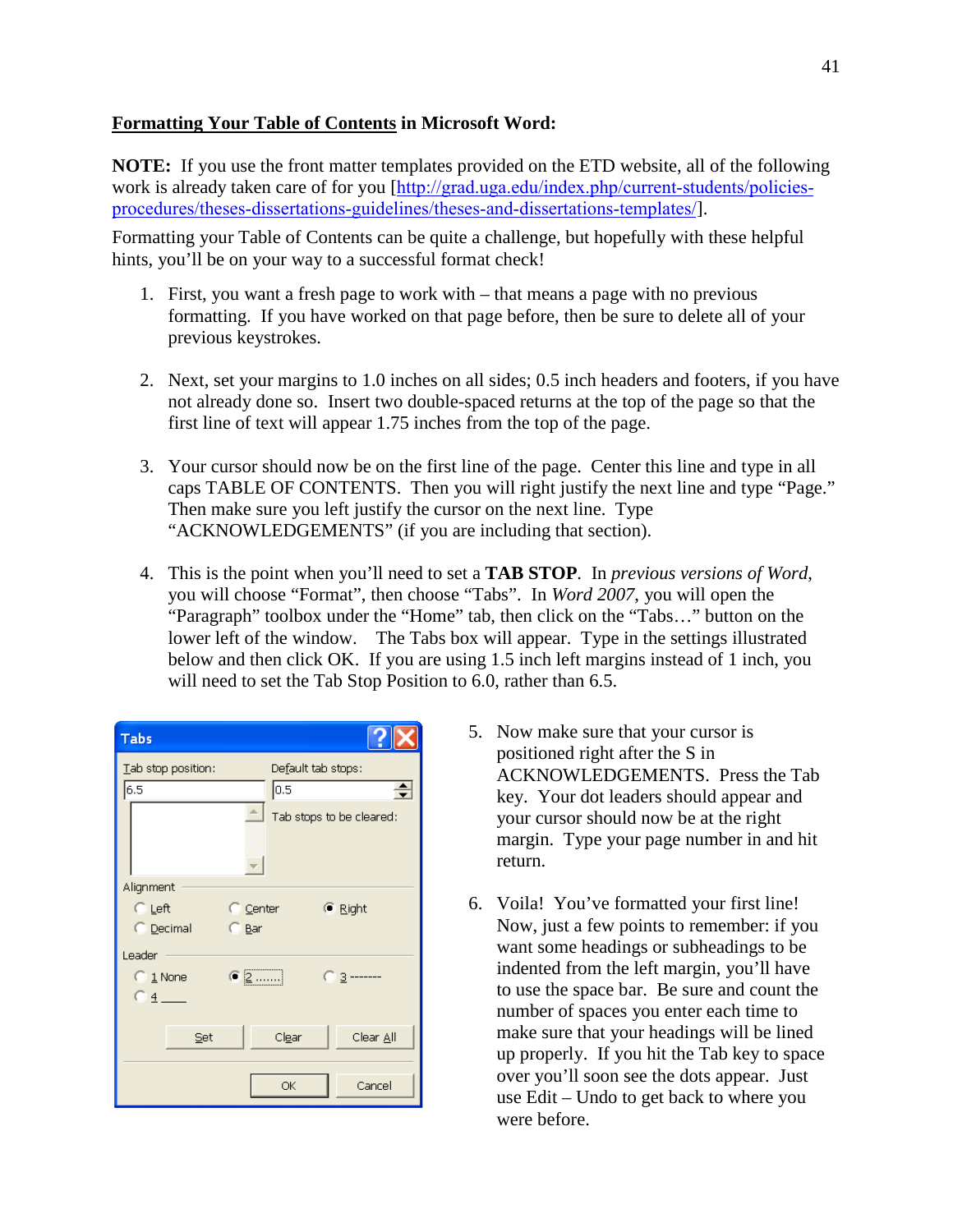## **Formatting the Table of Contents in WordPerfect:**

**NOTE:** If you have access to MS Word and use the front matter templates provided on the ETD website, all of the following work is already taken care of for you [[http://grad.uga.edu/index.php/current-students/policies-procedures/theses-dissertations](http://grad.uga.edu/index.php/current-students/policies-procedures/theses-dissertations-guidelines/theses-and-dissertations-templates/)[guidelines/theses-and-dissertations-templates/](http://grad.uga.edu/index.php/current-students/policies-procedures/theses-dissertations-guidelines/theses-and-dissertations-templates/)].

We think you'll find that this is much easier than you expected. Just follow these simple steps:

- 1. Set the margins on the page. For the first page of your Table of Contents, you'll need a 1.75 inch top margin. As always, all the other margins should be 1 inch (if your contents stretch to another page, then remember that your top margin will be 1 inch because that will be the second page of the section).
- 2. Center the first line of text at the top margin and type "TABLE OF CONTENTS" (without the quotes, of course).
- 3. Right justify the next line and type "Page"
- 4. Left justify the next line and type "ACKNOWLEDGEMENTS" (if you are including that section). After the S in ACKNOWLEDGEMENTS, take the mouse and use the "Format" drop down menu at the top of your screen. Select "Line" and then select "Flush Right with Dot Leaders." Voila! You have dot leaders all the way to the right margin. Since your cursor is already there, just type the page number and press enter. Now you're ready to format the next line.
- 5. If you want to have the word "CHAPTER" on a line by itself, as in the sample pages, then just type it on the next line and press enter again.
- 6. For each entry that you want a page number by, just follow the steps in number 4 above.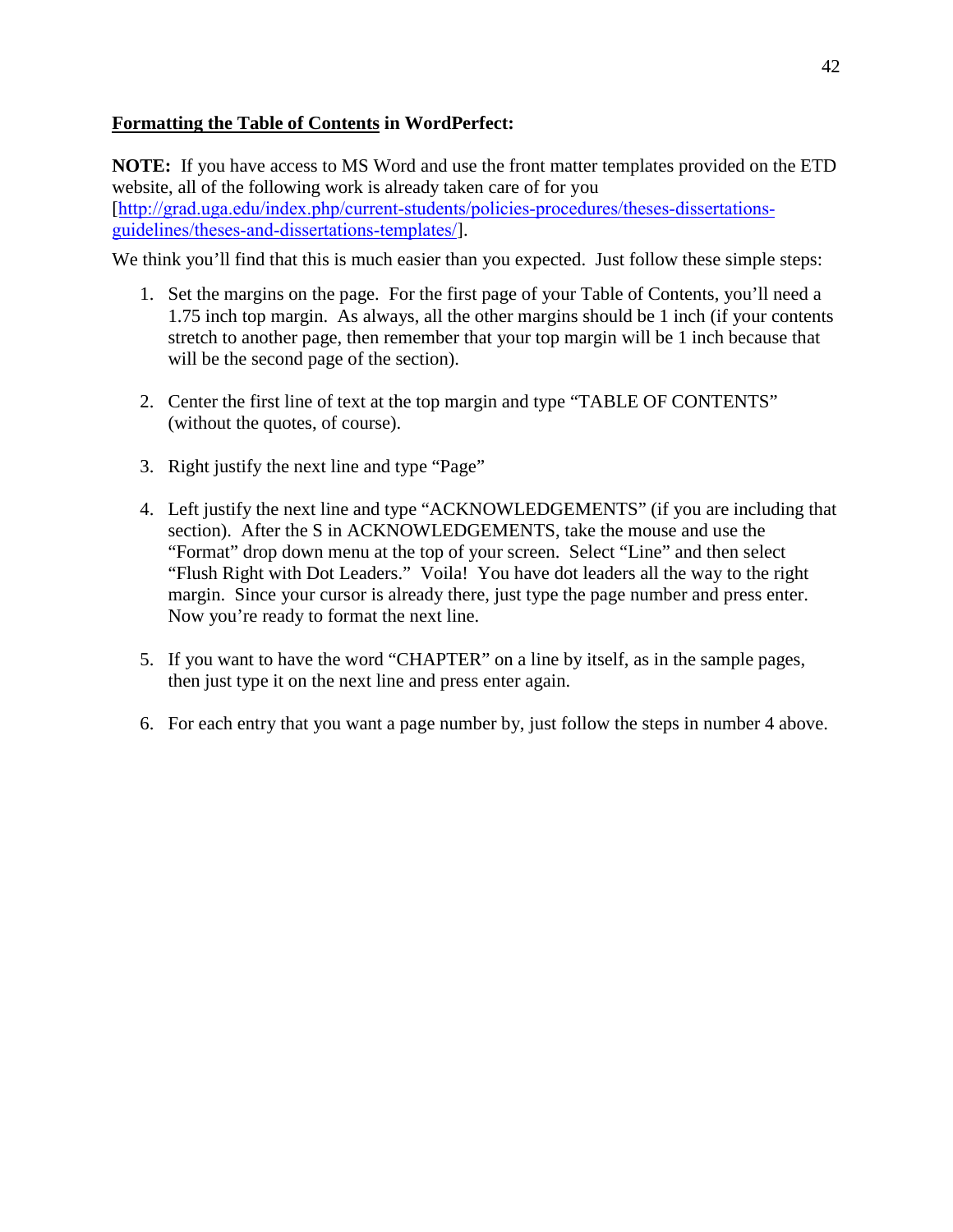## **Additional Handy Tips**

#### **Starting New Pages:**

Do you need to start a new page? *Don't* hit the Enter key a whole bunch of times until you get to the bottom of your present page and start typing your new page.

Why? Because if you add or remove lines above your string of "enters," the text that used to be at the top of a new page will no longer be in the right place. It will have either moved up to the previous page or down into the middle of its original page. This is a perfect example of "fragile" formatting: you change anything and your formatting breaks.

How do I start a new page correctly? Use what is called a "page break." This forces text to *always* appear on its own new page, no matter what changes you make above it, and regardless of the size paper or screen on which your document is viewed.

In both MS Word and WordPerfect, you can insert a page break by holding down the Control key and then pressing the Enter key (Ctrl+Enter).

## **Page Numbering Trickery:**

Having trouble with the various page numbering requirements? Here are two options for you in order to meet our requirements.

If you have access to MS Word and use the front matter templates provided on the ETD website, all of the necessary front matter page numbering is already taken care of for you [[http://grad.uga.edu/index.php/current-students/policies-procedures/theses-dissertations](http://grad.uga.edu/index.php/current-students/policies-procedures/theses-dissertations-guidelines/theses-and-dissertations-templates/)[guidelines/theses-and-dissertations-templates/](http://grad.uga.edu/index.php/current-students/policies-procedures/theses-dissertations-guidelines/theses-and-dissertations-templates/)]. This will make things a lot easier, because then you only have to add your body text beginning on the Chapter 1 starter page that is already present.

**(1) Separate Documents:** If do not have access to MS Word, or are choosing not to use the templates we provide, then you might find it easiest to divide your thesis or dissertation document into three separate files in order to ensure that your pages are all numbered in the correct manner.

- 1. The first will be for the pages that are either not numbered or do not have visible page numbers (Abstract through Approval pages).
- 2. The second file will begin with the Dedication page (if using, otherwise the first section after the Approval page). You will place page numbers on these pages either at the top right corner, or bottom centered on the page, ensuring to select that you wish to use roman numerals, with the first page starting at "iv."
- 3. The third and last file will begin with your first page of body text, typically Chapter 1. You will place page numbers on these pages in the same position as the front matter numbers, selecting regular Arabic numbers, starting at page 1.

You will then combine the three files during the PDF conversion process.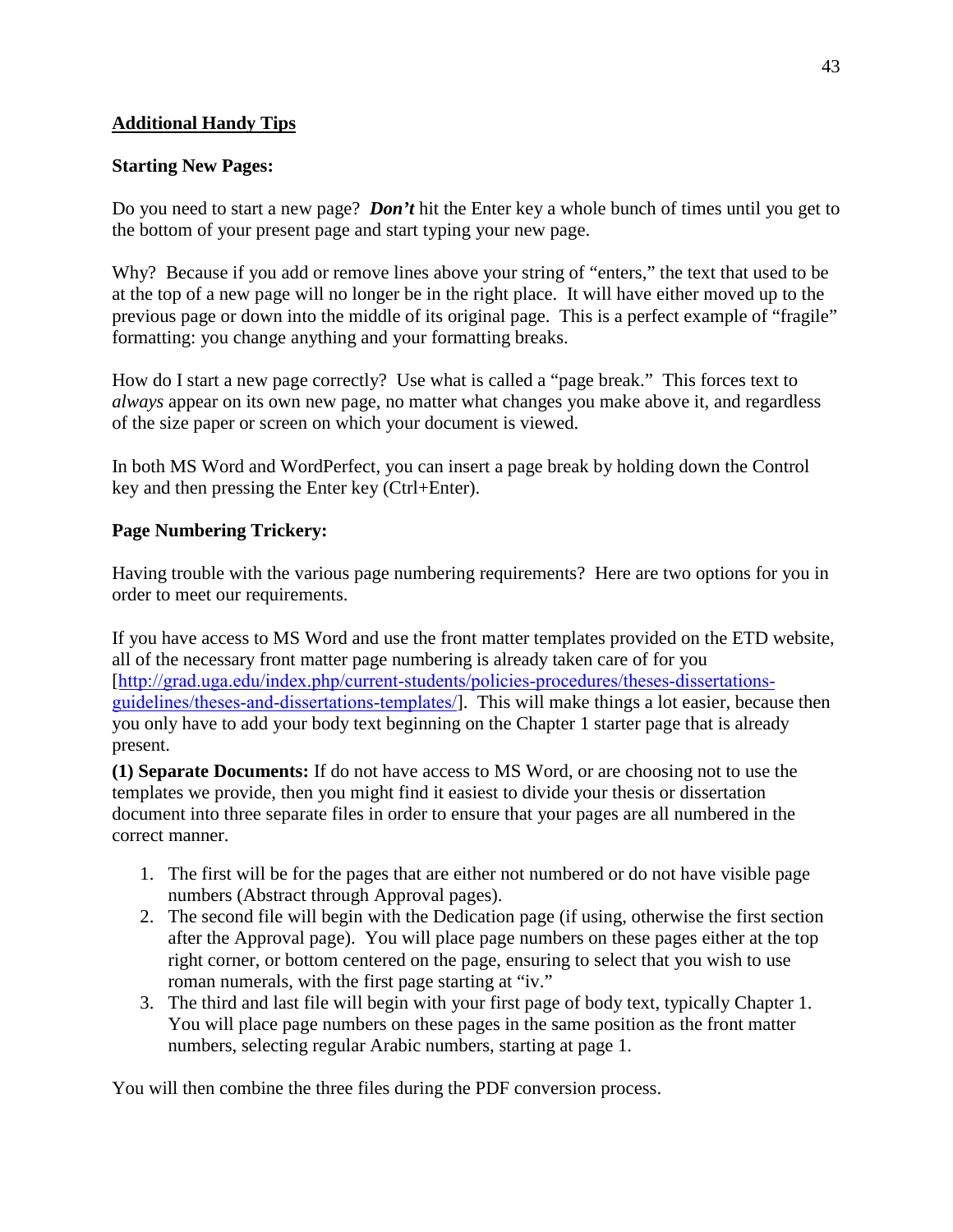**(2) Section Breaks:** However, if you are more technology savvy and would like to have your entire dissertation or thesis combined into a single Word document, this can be done using "section breaks". Section breaks are used to divide the document into different sections that can each have its own set of formatting settings in place, including page numbers or page orientation.

For most documents, a total of 2 sections breaks will be used, dividing the document into three sections. Each section will be divided based on the pages outlined above (Steps 1-3 of "Separate Documents"). At the end of each page where you are changing between two different page numbering methods, you will insert a section break, rather than a page break. You will then change the preferences for your headers/footers as well. All of this can be done following these steps:

- 1. At the bottom of your Approval page, go to the "Insert" menu in Word and select "Break." You will then select the "Section Break – Next Page" option.
	- a. *Word 2007*: "Page Layout" tab, "Breaks" dropdown, and then select "Next Page" under the Section Breaks section
- 2. Viewing the new page, you will then open the Header or Footer (wherever you would like your page numbers to appear) by going to the "View" menu in Word and select "Header and Footer."
	- a. *Word 2007*: "Insert" tab, "Header" or "Footer" dropdown, and then select "Edit Header" or "Edit Footer"
- 3. Select the location where you would like your page number to appear. In the Header  $\&$ Footer toolbox that appears, you will first need to de-select the "Same as Previous" or "Link to Previous" option. (It is this final little trick that will allow you to change formatting of page numbers, or have page numbers visible on some pages but not all).
- 4. You will then format and insert your page numbers how you see fit, ensuring to set the first visibly numbered page in your front matter to "iv."
- 5. Repeat these steps when moving from the end of your Front Matter sections to the first page of the body.

Your document will now have all of the appropriate page numbers, and there will be no combination of documents to worry about when converting your ETD to a PDF.

## **Additional Word 2007 Note:**

Please note, by default in versions of Microsoft Word since the 2007 edition, an extra line is automatically inserted upon hitting the enter key, when moving to new lines/paragraphs. You will need to disable this in order to ensure that spacing throughout your entire document is consistent and falls within the Graduate School guidelines.

This is especially important for those pages that require a 1.75 inch top margin, as the enabling of this function makes double (2.0) line spacing appear as though it is actually greater.

This can easily be disabled by opening the "Paragraph" toolbox under the Home tab, and check the box next to "Don't add space between paragraphs of the same style". If you do this at the beginning of your document, it should carry throughout the entire file.